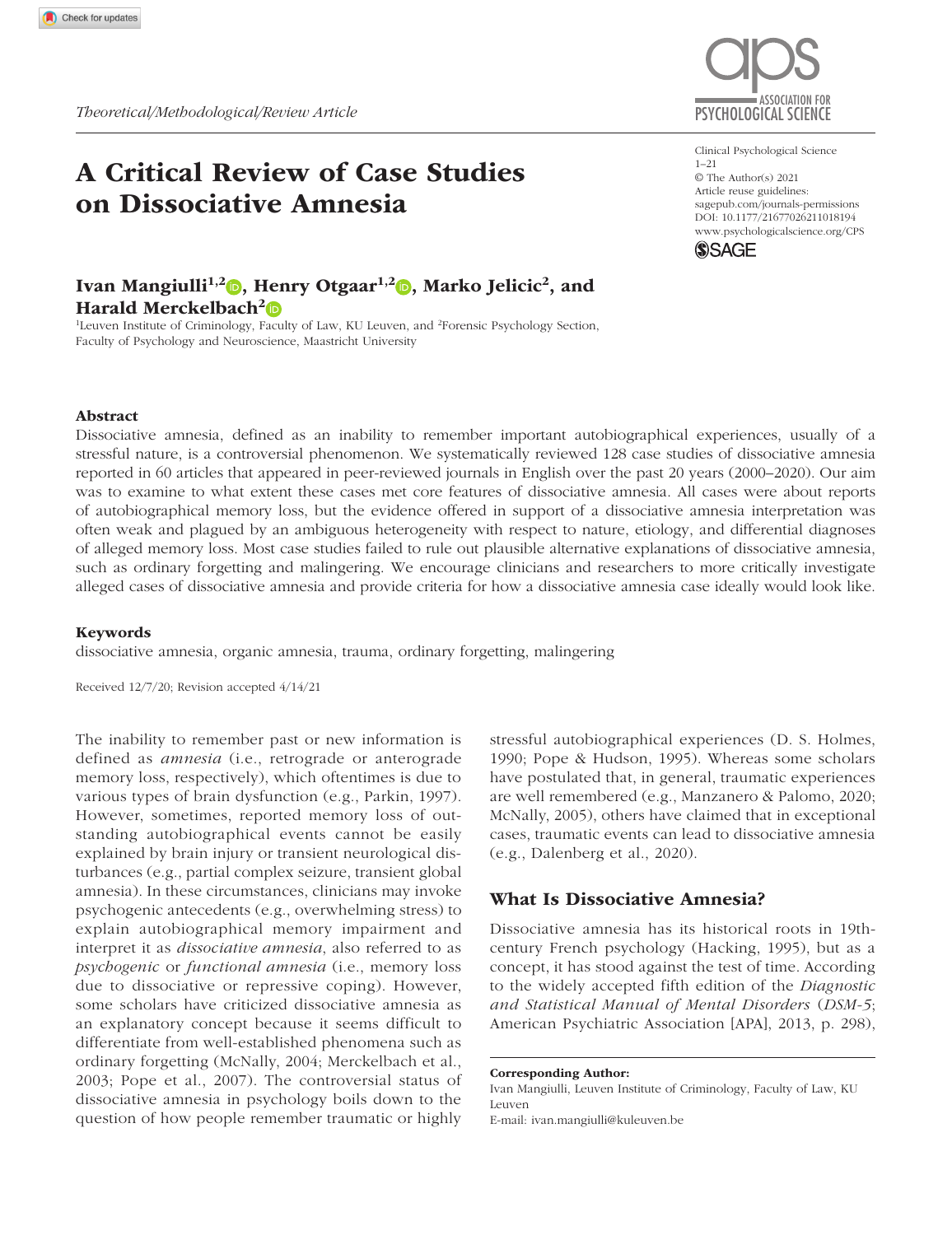dissociative amnesia is (a) "an inability to recall important autobiographical information, usually of a traumatic or stressful nature, that is inconsistent with ordinary forgetting"; (b) "that causes significant distress in social, occupational or other important area of functioning"; (c) "not attributable to psychological effects of substance (e.g., alcohol or drugs), neurological, or medical condition"; and equally (d) "not better explained by other psychological disturbances such as (among others) posttraumatic stress disorder, neurocognitive disorders, traumatic brain injury and factitious disorder." Dissociative amnesia has been said to occur in the context of fugue states, a condition in which memory and sense of identity are compromised, which leads individuals to lose their autobiographical memory (e.g., McKay & Kopelman, 2009; for an historical review, see Hacking, 1997). It has also been described as a symptom accompanying severe posttraumatic stress disorder (PTSD; e.g., Choi et al., 2017).

According to the *DSM-5* (APA, 2013), dissociative amnesia can take on three forms: *localized*, *selective*, or *generalized*. Whereas localized amnesia refers to memory loss for a circumscribed time period (e.g., abuse that occurred during childhood), selective amnesia refers to individuals being able to recollect some pieces but not the entire event. Although localized and selective amnesia may co-occur, localized amnesia is assumed to be the most prevalent type (APA, 2013, p. 298). Generalized dissociative amnesia, which is considered to be rare (APA, 2013, p. 298), refers to a total memory loss for one's autobiographical history and oftentimes identity. According to the *DSM-5* (APA, 2013), people with dissociative amnesia are frequently unaware of their memory problems. Furthermore, a commonly voiced view is that people with dissociative amnesia rarely exhibit anterograde memory impairment (Kopelman, 2000; McKay & Kopelman, 2009).

The prevalence of dissociative amnesia reports in the general population is estimated to be in the range of 1.8% to 7.3% (e.g., Spiegel et al., 2011; see also Staniloiu & Markowitsch, 2014), and researchers have reported that men and women are evenly represented (Maldonado & Spiegel, 2008; Staniloiu & Markowitsch, 2012). Evidence suggests that dissociative amnesia reports are among the most prevalent dissociative symptoms both in the general population (e.g., 7.3%; Şar et al., 2007) and in clinical settings (e.g., 7.3%– 13.4%; Ross et al., 2002), although some researchers have also commented on the suboptimal reliability of diagnostic tools to detect dissociative amnesia (Ross et al., 2002). There is one context in which reports of dissociative amnesia are particularly prevalent: forensic settings. For instance, Cima and colleagues (2003) found in their sample of 308 forensic inpatients, most

of whom had committed violent crimes, that 72 of them (23%) claimed either total or partial amnesia for their crimes (see also Pyszora et al., 2003). The high prevalence of dissociative amnesia claims among perpetrators of violent crimes brings home the point that dissociative amnesia is a self-reported experience that might be amenable to strategic control (e.g., malingering; Cima et al., 2003).

Still, people who report dissociative amnesia are commonly hypothesized to have experienced a trauma, such as child abuse and victimization. They might reexperience traumatic events through dissociative flashbacks, and many report a history of self-destructive behaviors, including suicide attempts (APA, 2013, pp. 299–300). Patients diagnosed with dissociative amnesia may report memory loss for hours, days, or even longer. The amnesic onset, triggered by precipitating episodes, may be sudden, and the same is true for recovery (Lucchelli et al., 1995), although some people have been reported to gradually regain their memories years later. Reliable estimates of the number of patients who ostensibly recovered their forgotten memories are lacking, although Pyszora and co-workers (2003) found in their forensic sample a recovery of 61% (both complete and partial return of memories). According to the *DSM-5* (APA, 2013), in some cases, dissociated memories are restored quite rapidly, whereas other patients never fully recover them. There are suggestions in the medical and psychological literature that specific treatments (e.g., benzodiazepines; Seo et al., 2013) may assist individuals with dissociative amnesia to recover their memories. Some authors have advocated psychological support, "gentle suggestion," and psychotherapy to help patients to recover their forgotten memories (e.g., Brandt & van Gorp, 2006). The number of psychotherapeutic interventions for dissociative amnesia is limited and ranges from cognitive behavioral therapy to hypnotic techniques (e.g., Cassel & Humphreys, 2016; Toussi et al., 2014).

Starting with Schacter and colleagues' (1982) case study of dissociative amnesia, authors have used a broad variety of testing tools to document and characterize dissociative memory loss in individuals. Thus, tests of retrograde episodic and semantic memory functioning (e.g., Kopelman, 2000; Kritchevsky et al., 2004; Markowitsch & Staniloiu, 2013) have been employed, as have tests of anterograde memory (e.g., McKay & Kopelman, 2009; Staniloiu et al., 2018) and autobiographical memory interviews (e.g., Brand et al., 2009; Fujiwara et al., 2008). Likewise, authors have administered memory tests along with tests of, for instance, attention capacity, executive functions, intelligence (e.g., Fujiwara et al., 2008; Reinhold & Markowitsch, 2007, 2009), and/or symptom validity (e.g., Staniloiu et al., 2018). Moreover,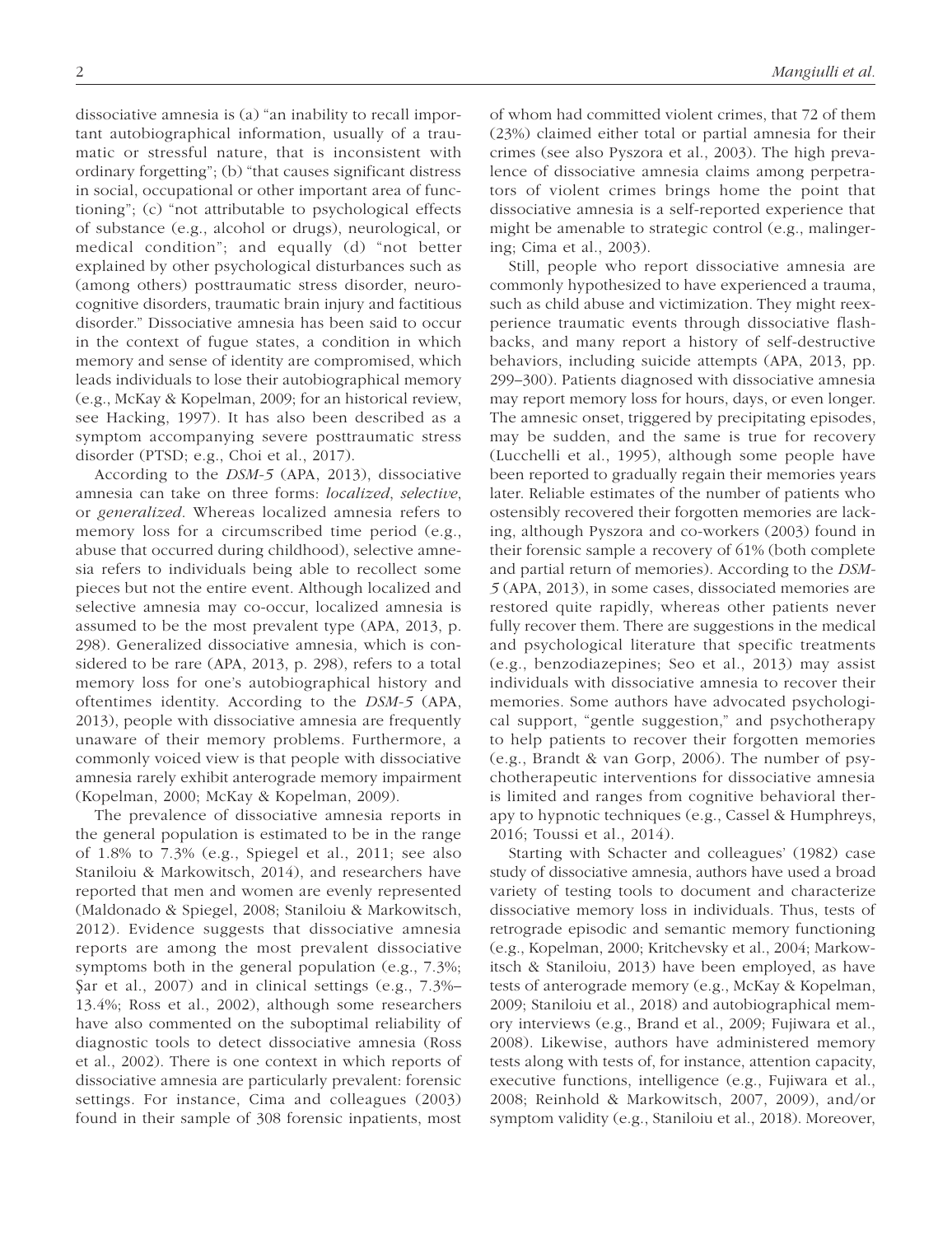a number of authors have included data from neuroimaging techniques, such as structural MRI, computed tomography, or positron emission tomography (PET), to substantiate that their dissociative amnesia patients did not suffer from structural brain dysfunction (Brand et al., 2009; Efrati et al., 2018; Staniloiu et al., 2018; Thomas-Antérion et al., 2014).

### Repression and Dissociation

Paraphrasing Hacking (1995), one could say that in their description of dissociative amnesia, many contemporary authors are the heirs of Pierre Janet's (1907) work on dissociation and Sigmund Freud's (1893) early work on hysteria (see also Breuer & Freud, 1895). Janet argued that just as a brain trauma may underlie memory loss, a psychological trauma has the potential to create amnesia. Freud believed that hysteria, including memory loss, was symptomatic of repressed memories of sexual abuse during childhood. Although Freud abandoned this theory later in his career, the concept of repression acquired momentum during the 20th century and was co-opted by mainstream psychology (Crews, 1995; Erdelyi, 2006; Hornstein, 1992). The key idea here is that to deal with the traumatic or stressful experiences, individuals unconsciously repress their aversive memories, thereby manifesting amnesia for them. According to the Freudian view, repressed memories are not permanently lost because they can implicitly resurface through emotions and behavior, and their explicit reintegration into consciousness (i.e., recovery) may occur during skillful therapy.

A number of contemporary researchers and clinicians prefer to interpret amnesia in terms of dissociation rather than repression and have argued that dissociation is the mechanism allowing individuals to block unwanted memories (P. Brown & van der Hart, 1998; Chu et al., 1999; van der Hart, 1996; van der Kolk & van der Hart, 1989). Thus, dissociative amnesia is both a descriptive and an explanatory concept. More specifically, dissociative amnesia is assumed to represent a natural human response to traumatic events (e.g., wars, natural catastrophes, crimes, and childhood abuse), wherein the inability to remember the past—not better explained by brain dysfunctions—is a psychogenic form of coping with the trauma. This assumption has been conceptualized in several models that explicate both onset and maintenance of the dissociative amnesia state (see Staniloiu et al., 2020; Staniloiu & Markowitsch, 2012). The common denominator of those models is that dissociative amnesia for autobiographical experiences (or parts of them) does not entail that memories are gone. Rather, they are temporarily unavailable.

Evidence for this has been based primarily on two observations: First, there are, indeed, individuals who eventually seem to regain access to their forgotten memories (e.g., Chu et al., 1999; Lucchelli et al., 1995). Second, some psychotherapeutic treatments, such as hypnosis, are said to support dissociative patients in gradually regaining their own past (e.g., Cassel & Humphreys, 2016; Fine, 2012).

Note that a subset of individuals recovering memories during therapy reported to suffer from dissociative identity disorder (DID; formerly called multiple personality disorder; see Patihis & Pendergrast, 2019). DID consists of an identity disruption characterized by two or more diverse personality states (APA, 2013). Much debate has surrounded the relationship between DID and dissociative amnesia. Some scholars have argued that there exist amnestic barriers between personality states resulting in an inability to recall traumatic events from certain identities (e.g., Dalenberg et al., 2012). However, research has shown that there actually is transfer of autobiographical memories between or across different personality states, rendering the idea of traumatic memory loss unlikely (Huntjens et al., 2012; see also Marsh et al., 2021). Critics contend that DID and dissociative amnesia may be fueled, perhaps even iatrogenically created or embellished, by widely prevalent sociocultural dramatizations of dissociative amnesia that are promoted and reinforced by the media (e.g., books, movies, television, Internet) and therapists (e.g., Lilienfeld et al., 1999; see also Pope et al., 2006).

Regardless of the nomenclature adopted, repression and dissociation share similar historical roots. Furthermore, some scholars have argued that repressed memory and dissociative amnesia are highly overlapping construct (e.g., D. S. Holmes, 1994; Otgaar et al., 2021; Pope et al., 2006). Otgaar and colleagues (2019) pointed out that in the past decade, the concept of dissociative amnesia replaced repressed memory, likely because Freudian repression fell into disgrace after the 1990s (see Crews, 1995), which led to what is called the *jingle jangle fallacy* (i.e., using different terms for the same construct; Lilienfeld et al., 2015). The conundrum here is that dissociative amnesia is widely accepted as a real and unproblematic phenomenon because of its presence in the *DSM-5* (APA, 2013).

### The Controversial Aspects of Dissociative Amnesia

When people claim that they suffer from a lack of autobiographical memories, such a statement is basically a self-report referring to memory impairment. Selfreported memory impairments are not necessarily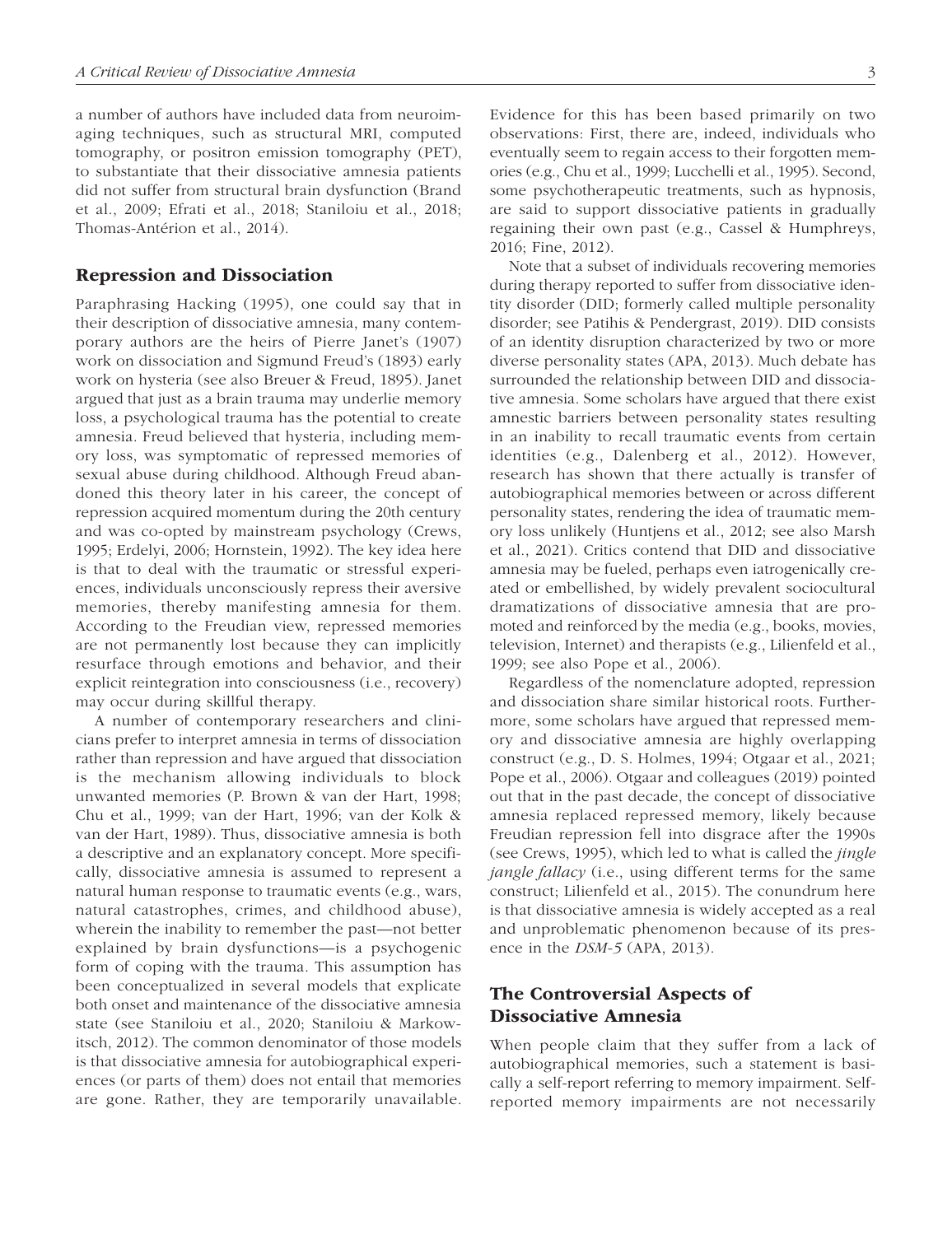accurate. For instance, in their lab studies, Belli and colleagues (1998) found that requiring participants to retrieve more childhood memories led to judgments of having poorer memory of one's childhood (for a partial replication, see Merckelbach et al., 2001). This paradoxical phenomenon challenges the validity of dissociative amnesia reports that emerge in the context of memory recovery attempts (see below). Another metamemory aspect of dissociative amnesia reports was demonstrated in the pioneering study of Parks (1999; see also Taylor et al., 2020), who probed participants to think of vivid childhood memories and then, after a short while, asked them to indicate how recently they had thought about these memories. Many participants underestimated their prior remembering, (i.e., they unintentionally overestimated their incomplete memory; for a replication, see Merckelbach et al., 2006; also see Arnold & Lindsay, 2002).

Moreover, reports of dissociative amnesia can be easily malingered (Centor, 1982; Jelicic & Merckelbach, 2007; Peters et al., 2013). Typically, malingering of symptoms (e.g., amnesia) can occur in situations in which financial and/or legal stakes are high (APA, 2013), although sometimes invalid symptom reports might be motivated by internal incentives (e.g., playing the sick role in factitious disorder; but see Merten & Merckelbach, 2020). As mentioned above, approximately 20% of violent offenders claim amnesia for their crimes (e.g., sexual assault, homicide; Cima et al., 2002; Jelicic, 2018). By doing so, malingerers try to obstruct police interrogations or interfere with trial proceedings (Mangiulli et al., 2018; Tysse & Hafemeister, 2006). In civil forensic settings, individuals might malinger amnesia symptoms in an attempt to seek financial compensations such as insurance fees and disability pensions. However, because of the widespread assumption that malingering is most likely to occur in criminal and civil law contexts (Merckelbach et al., 2009; Mittenberg et al., 2002), practitioners may underestimate its prevalence in clinical settings (McCarter et al., 2009; also see Dandachi-FitzGerald et al., 2011).

Diagnosing reports of autobiographical memory impairments as dissociative amnesia requires exclusion of alternative interpretations. Malingering is only one of these alternatives. There are several other important alternatives, but they are not always easy to rule out. For instance, Williams (1994) interviewed 129 women (ages 18–31) who had been abused 17 years earlier. Some of them  $(n = 33)$  failed to report the critical event, whereas others  $(n = 16)$  denied the event even though the author had hospital records to substantiate the abuse. The author reasoned that the nonreporting could not simply be accounted for in terms of ordinary forgetting (D. Brown et al., 1998; Williams, 1994; see also Dalenberg, 1996) and pointed in the direction of dissociative amnesia. However, there might be other explanations, such as feeling embarrassed, being ashamed, or a failure to encode the abusive event (e.g., childhood amnesia). These explanations were not ruled out in this study, meaning that we do not know the extent to which the nonreporting in this study truly reflects dissociative amnesia. Note that lack of disclosure of traumatic experiences does not necessarily correspond to an inability to remember the trauma. Many trauma survivors prefer not to think of or talk about their traumatic past episodes (e.g., Goodman-Brown et al., 2003). In addition, what is described as dissociative amnesia might instead reflect either a failure to encode (part of) the past experience, everyday forgetting, or both (e.g., McNally, 2003; Patihis et al., 2019).

Recently, Harrison and colleagues (2017) reported 53 cases of retrograde memory loss, which they described as psychogenic in nature. Even though the authors observed that a history of brain damage often preceded psychogenic amnesia (p. 2507), in none of the cases was brain dysfunction excluded as an alternative explanation of patients' psychogenic memory impairments. This issue is important because some authors have argued that organic amnesia might be easily misinterpreted as dissociative forgetting (e.g., McNally, 2003, 2007).

Thus, dissociative amnesia is supposed to be more than just not thinking about or not reporting an event. Rather, it refers to a condition in which traumatic memories were stored but are temporarily inaccessible for conscious inspection because of dissociative coping. However, the idea that psychological trauma can lead to memory loss is difficult to reconcile with evidence suggesting that traumatic events are generally well remembered (McGaugh, 2006; McNally, 2005). Still, the sudden recollection of trauma is often seen as a strong indication that the person previously must have suffered from dissociative amnesia or repressed memory, especially if memories pertain to an adverse childhood. Arguably, such interpretation touches on the debate surrounding the existence of repressed memory (i.e., memory wars; Crews, 1995; Otgaar et al., 2019).

### The Scope of the Current Review

Given that several alternative explanations for reports of memory loss exist, how convincing is the evidence in favor of a dissociative amnesia interpretation that case studies offer? With this key question in mind, we critically reviewed published case studies on dissociative amnesia and evaluated whether alternative interpretations were sufficiently ruled out. Specifically, we systematically gathered dissociative amnesia cases that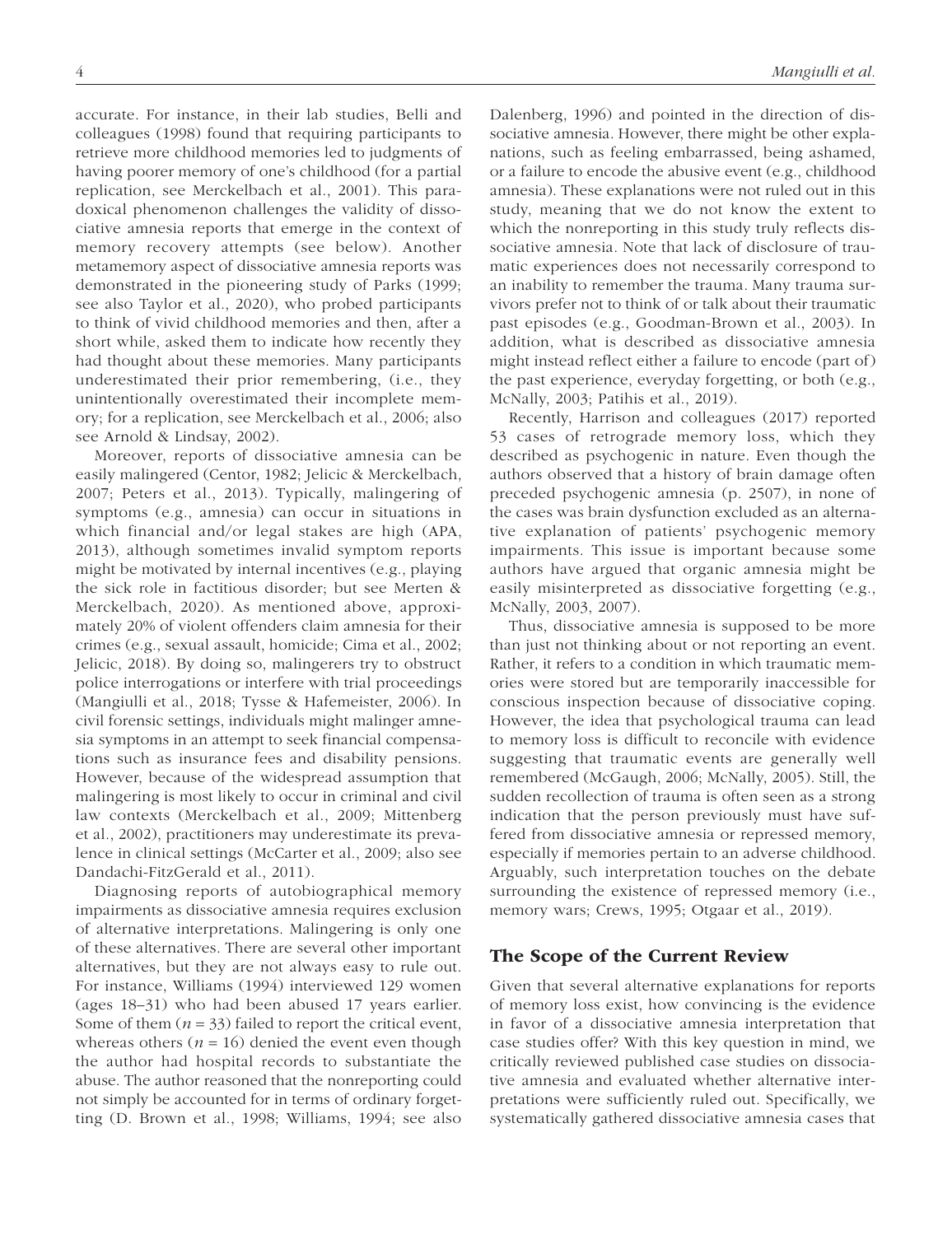appeared in English, peer-reviewed journals over the past 20 years (2000–2020). In doing so, we first determined whether the dissociative amnesia cases were in line with the diagnostic features of dissociative amnesia as indicated in the *DSM-5* (APA, 2013). Next, we focused on whether alternative explanations for dissociative amnesia were not merely considered but were actively ruled out. We argued that stringently ruling out alternative reasons for patients' functional memory loss would represent a fair way to evaluate the evidential value of case reports in favor of dissociative amnesia.

### Method

### *Sampling procedure*

A literature search was carried out (between November 2019 and March 2020) to identify case studies that could be included in our review. Our literature search covered the period from 2000 to 2020. This was done because terminology, methodology, and ethical issues (e.g., anonymization) have become more uniform over the past two decades. Specifically, only in the past 20 years have psychological and neuropsychological tests (e.g., the Autobiographical Memory Interview; Kopelman, 2000) and symptom validity tests (e.g., the Structured Inventory of Malingered Symptomatology; Smith & Burger, 1997) become widely available and to some extent standardized. Much of the same is true for neuroimaging technology. Because we wanted to ensure that the case studies we included could have used such instruments, we focused our search on a period of 20 years. For instance, it would make little sense to conclude that early case studies on dissociative amnesia did not sufficiently rule out feigning as an alternative account when the authors of these studies had no access to symptom validity tests with which one can screen for feigning. Search terms were the following keywords, which were used for separate queries: "dissociative amnesia," "psychogenic amnesia," "functional amnesia," "hysterical amnesia," "dissociative fugue," "red-outs," "repressed memory," and "recovered memory." Using these search terms, we located a total of 220 articles in PsycINFO and Google Scholar,<sup>1</sup> and we manually retrieved articles from reference lists within articles. Three inclusion criteria were used to select articles for the current review: The articles had to be peer reviewed, had to be written in English, and had to describe at least one case of dissociative, psychogenic, functional, or hysterical amnesia. Sixty articles met our inclusion criteria. Of those, 44 articles (73.3%) reported a single case study, whereas 16 (26.7%) described multiple cases. In total, the 60 articles reported on 128 cases, which we evaluated using a coding scheme.

#### *Coding scheme*

During a series of consensus meetings, we created a scheme for coding relevant information provided by dissociative amnesia case reports. We specifically distinguished three sections in the coding scheme (see below). A pilot version of the coding scheme was evaluated by a clinical psychologist who was unaware of the goal of the current review, and in this way, a final version was developed (see Table 1).

*Section 1: descriptive information about dissociative amnesia cases.* The first section of the coding scheme focused on general features of the patients and their memory loss. First, we sought to clarify whether a case was either clinically based or forensically related. We treated a case as forensically related when (a) the described patients were involved in proceedings as victims, witnesses, claimants, or suspects/perpetrators of crime (e.g., sexual abuse) and/or when (b) the nature of the forgotten memory or, alternatively, the amnesic onset was triggered by an event that was the object of legal proceedings (e.g., amnesia following financial loss, fraud; Cima, 2016; Rogers & Bender, 2018).

Second, we tried to identify the period for which the patients reported memory loss. Using *DSM-5*'s description of dissociative amnesia (APA, 2013, pp. 298–299), we coded whether patients' memory loss pertained to (a) early childhood events, (b) remote events during adolescence, (c) remote events during adulthood, (d) recent autobiographical events, (e) life span and loss of identity, (f) continuous (i.e., forgetting new events as they occur), or (g) loss of mother language. Third, and relatedly, we checked whether dissociative amnesia reports were accompanied by any signs of semantic memory impairment (i.e., inability to recall general context-free facts) and/or anterograde amnesia.

Fourth, we evaluated how dissociative amnesia was documented. Specifically, we aimed to determine whether the case study moved beyond self-reports. We coded for (a) the presence of neuropsychological tests (e.g., episodic memory tests, autobiographical interviews), (b) use of neuroimaging tools (e.g., functional MRI, PET, or similar), (c) comparison with normal or control group, (d) test-retest or observation over a longer time period, (e) collateral data (e.g., source of information other than the patients: police and medical reports, other witnesses), and (f) referral sources (e.g., practitioners, clinicians, judges). Fifth, we determined whether (a) memory loss was recovered and whether (b) the patient underwent psychotherapeutic intervention.

*Section 2: clarity and quality of the scientific evidence for dissociative amnesia.* The coding of Section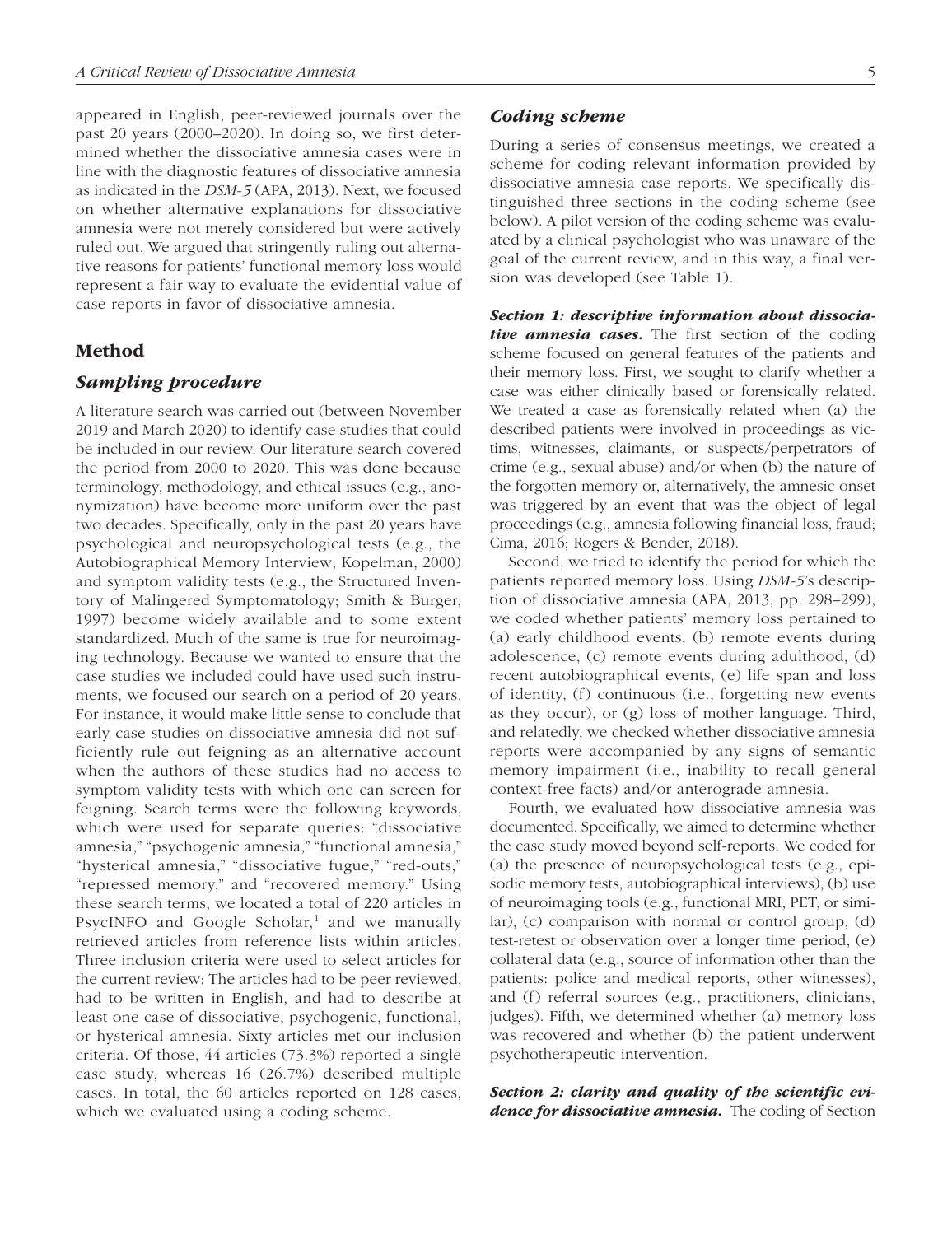| Feature                       | Krippendorff's $\alpha$<br>reliability |            |
|-------------------------------|----------------------------------------|------------|
|                               | $\alpha$                               | 95% CI     |
| Section 1                     |                                        |            |
| Case type                     | $\mathbf{1}$                           | [1, 1]     |
| Amnesic time period           | .96                                    | [.87, 1]   |
| Additional memory impairments | .76                                    | [.60, .92] |
| Documentation                 | .93                                    | [.83, 1]   |
| Amnesia recovery              | .78                                    | [.61, .96] |
| Psychotherapy treatment       | .93                                    | [.79, 1]   |
| Type of psychotherapy         | 1                                      | [1, 1]     |
| Section 2                     |                                        |            |
| Concepts                      | .90                                    | [.75, 1]   |
| Amnesia diagnosis             | .91                                    | [.78, 1]   |
| Amnesia diagnostic features   | .83                                    | [.69, .96] |
| Trauma                        | .93                                    | [.78, 1]   |
| Type of trauma                | .88                                    | [.72, 1]   |
| Trauma corroboration          | .91                                    | [.73, 1]   |
| Amnesia-associated features   | .71                                    | [.46, .90] |
| Section 3                     |                                        |            |
| Differential diagnosis        | .92                                    | [.80, 1]   |
| Ordinary forgetting           | .91                                    | [.74, 1]   |
| Encoding failure              | .91                                    | [.74, 1]   |
| Malingering                   | .93                                    | [.80, 1]   |
| Context                       | .91                                    | [.74, 1]   |
| Forensic examination          | .84                                    | [.60, 1]   |
| Tools used                    | .83                                    | [.51, 1]   |

Table 1. Variables in Coding Scheme and Interrater Agreement

Note: Each estimate is the result of 10,000 bootstraps. CI = confidence interval.

2 revolved around diagnostic features. First, we investigated whether the authors specifically referred to dissociation, repression, or both. According to many clinicians (e.g., Freyd, 1994; van der Kolk, 1994; van der Kolk & Fisler, 1995), amnesia involves a failure to report traumatic or stressful memories as a result of either dissociation or repression. Hence, we inspected whether the authors of our dissociative amnesia cases referred to these key concepts in their articles.

Second, we coded whether patients were given a specific type of diagnosis (i.e., dissociative, functional, psychogenic, dissociative/psychogenic fugue, or hysterical amnesia). Third, we evaluated the diagnostic features of dissociative amnesia descriptions. Specifically, we examined whether the authors of the case reports referred to diagnostic features as listed in the *DSM-5*<sup>2</sup> (APA, 2013). Thus, we checked (a) whether the authors reported a traumatic or stressful autobiographical event, which is supposed to occur before memory loss (we also categorized the nature of the trauma and whether it was corroborated); (b) whether the amnesia was presented as a localized, selective, or generalized form of memory loss; (c) whether duration of dissociative amnesia was specified; (d) whether substance abuse or medical conditions were ruled out; (e) whether impairment following memory loss was explicitly mentioned; and finally, (f) whether the patient was unaware of his or her memory loss.

Fourth, and finally, we additionally looked for associated features commonly supporting dissociative amnesia cases. Following *DSM-5* (APA, 2013), we coded whether the patients (a) had experienced a history of trauma, child abuse, victimization, or repeated traumatic experiences; (b) had engaged in self-mutilation, suicide attempts, or other self-destructive behaviors; or (c) had experienced dissociative flashback (i.e., behavioral reexperiencing of traumatic events).

*Section 3: alternative explanations for dissociative amnesia.* The third section of the coding scheme focused on three types of alternative explanations for claimed memory loss. First, we relied on the differential diagnoses<sup>3</sup> as indicated in the *DSM-5* (APA, 2013). We specifically examined whether the authors of case descriptions explicitly differentiated between dissociative amnesia and other conditions that share similar symptoms or characteristics. Hence, we checked whether the authors ruled out (a) neurocognitive disorders, wherein "memory loss for personal information is usually embedded in cognitive, linguistic, affective, attentional, and behavioral disturbances" (APA 2013, pp. 300–301); (b) substance-related disorders, such as "black-outs" due to drug or alcohol intoxication; (c) posttraumatic amnesia as a result of brain injury, in which memory loss occurs after traumatic brain injury; (d) seizure disorders, wherein individuals might report memory loss, although that is usually not related to traumatic episodes; (e) catatonic stupor, usually characterized by mutism, which superficially might look like dissociative amnesia; and finally, (f) factitious disorder, wherein individuals fabricate symptoms without any evident gain.

Second, we focused on whether the authors ruled out ordinary forgetting. Although part of the *DSM-5* definition (i.e., Criterion A; APA, 2013), we effectively checked whether authors took into account that ordinary, normal forgetting could have explained the patients' inability to remember past autobiographical events. Relatedly, we coded whether the authors were sensitive to the possibility that an encoding failure might have played a role in patients' reported memory loss. Of course, ordinary forgetting and encoding failure were relevant options only for cases involving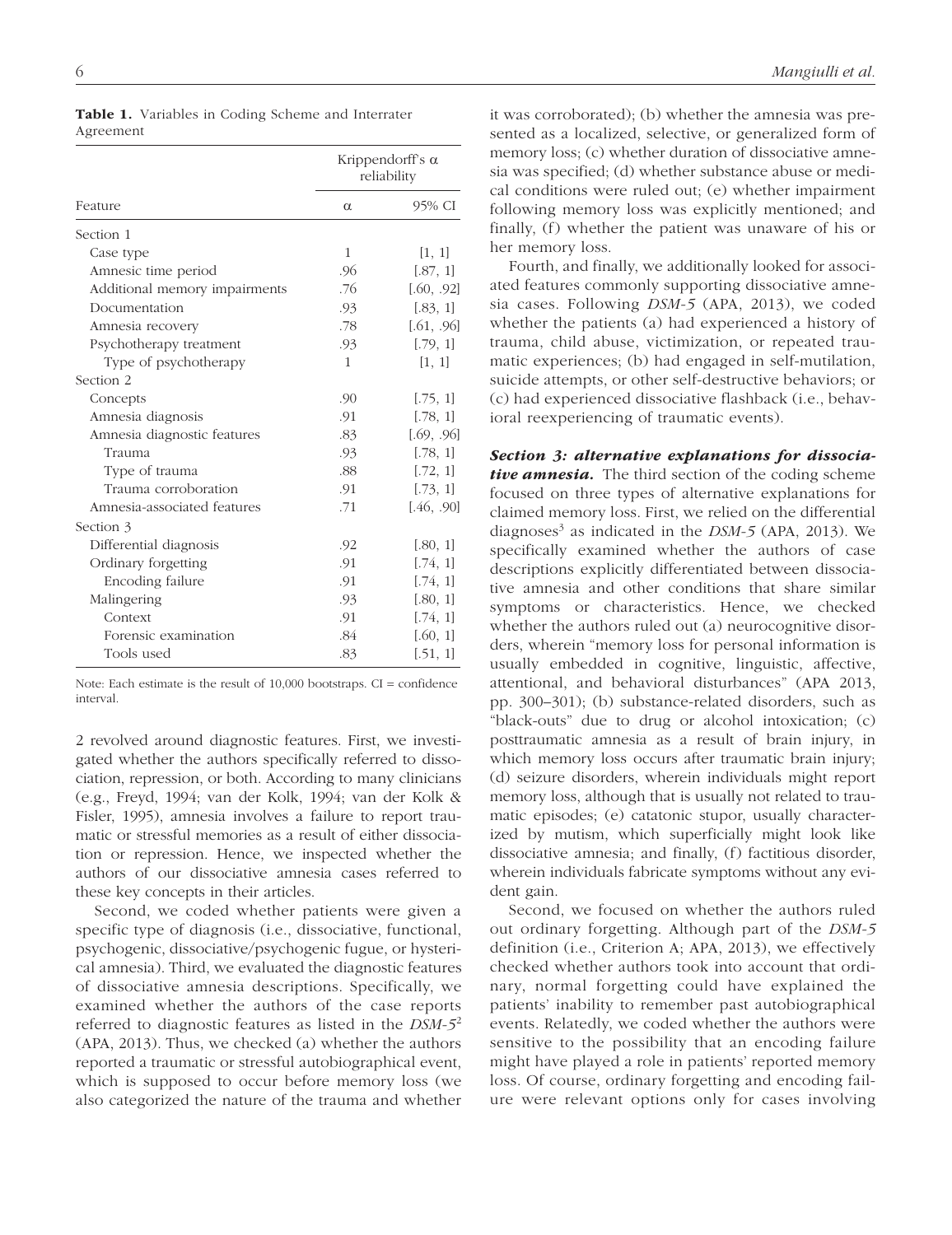localized forgotten memories (e.g., those that pertained to childhood events). We did not code for ordinary mnemonic mechanisms as alternative explanations in cases of life-span memory loss or long amnesic periods (i.e., patients who claimed not to remember the past 15 years of their lives).

Third and finally, we coded for malingering as a potential alternative explanation for patients' dissociative amnesia claims (Merten & Merckelbach, 2013). More precisely, we looked at (a) whether authors considered malingering to begin with. If so, (b) we checked whether the authors explicitly mentioned patients' potential benefits within either a civil or criminal context, (c) we noted whether authors actually conducted a forensic assessment (e.g., forensic interview, symptom validity tests) to test whether patients were possibly intentionally overreporting their memory loss, and (d) we coded the tool or tools that were used during the forensic examination.

### *Coding procedure and interrater reliability*

Articles (*k* = 60) were randomly and evenly distributed over the authorship team, who independently coded the information in the case reports using the taxonomy described above. The presence of the above listed characteristics in each case description was rated such that a range of binary variables emerged (e.g., "Was the trauma corroborated by other sources?"). If a characteristic was not reported or mentioned within the case report under consideration, the feature was coded as being absent. Of course, most variables were not binary, such as the amnesic time frame (e.g., "Amnesia pertained to recent autobiographical events") or the type of diagnosis (e.g., "Was the patient given a diagnosis of amnesia? If so, specify what type"). Here, we took note of what was stated in the articles without categorizing the remaining options as being absent.

An independent researcher, unaware of the scope of this review, received the characteristics previously listed and was instructed to examine 25% of the dissociative amnesia articles under investigation (*n* = 15). Her coding was compared with those of the authors, and every discrepancy was resolved vis-à-vis among the coders. We computed interrater reliability statistics using Krippendorff's α (Kα; Hayes & Krippendorff, 2007). Kα yields conservative reliability estimates for judgments with two or more raters with or without missing data. Table 1 shows agreement for coded variables. Agreement levels were overall high (range = 0.76–1.0; *Mdn* = 0.91); 14 of the 21 characteristics reached at least 0.90 agreement, and only three characteristics had an agreement of less than 0.80.

### **Results**

The IBM SPSS (Version 26) data matrix, coding scheme, and list of articles used for the current review are available on OSF ([https://osf.io/ebjwh\)](https://osf.io/ebjwh).

### *Descriptive information*

Of the 128 individuals described in the case reports, 60.9%  $(n = 78)$  were men. The age range for the total sample varied from 11 to 66 ( $M = 35.33$  years,  $SD =$ 12.57; missing data:  $n = 2$ ). The majority of the cases  $(80.5\%, n = 103)$  were clinically based, and the remaining (19.5%,  $n = 25$ ) were forensically related.

*Amnesic period.* Although the *DSM-5* (APA, 2013) suggests that localized amnesia is the most common type of dissociative amnesia,  $75\%$  ( $n = 96$ ) of the cases involved extended lifetime periods (e.g., life span). In 24.2% of cases  $(n = 31)$ , memory loss pertained to circumscribed autobiographical events (e.g., recent autobiographical events). We excluded a single case study (0.8%; Iglesias & Iglesias, 2009) of an individual who "solely" forgot his native language but nevertheless was presented as someone suffering from dissociative amnesia. Among those who had amnesia for an extended period, the majority suffered from identity loss and, consequently, generalized amnesia for their entire life (68.8%;  $n = 66$ ). Relatedly, two other individuals who reported life-span memory loss additionally lost their ability to speak their native language (2.1%; 1.6% of the total). In addition, among those with circumscribed amnesia, 74.2% (*n* = 23) reported memory loss only for recent autobiographical events. For details of patients' amnesic periods, see Table S1 in the Supplemental Material available online.

*Additional memory impairments.* A minority of 22.7% (*n* = 29) also reported semantic memory problems, and 10.9%  $(n = 14)$  exhibited features of anterograde amnesia. In 10.2%  $(n = 13)$  of cases, individuals showed both semantic and anterograde memory impairments, whereas in 18%  $(n = 23)$  of the cases, no additional memory impairments were observed by the authors even though patients were explicitly tested for those deficits. Finally, we observed that in  $38.3\%$  ( $n = 49$ ) of the cases, information about the patients' semantic and/or anterograde memory issues was absent.

**Examination.** Neuropsychological tests were used most often to examine cases of dissociative amnesia, either in combination with other tools such as neuroimaging (17.2%;  $n = 22$ ) or as single diagnostic method (16.4%;  $n = 21$ ). In 9.4%  $(n = 12)$  of the cases, dissociative amnesia was not substantiated with psychometric or neuropsychological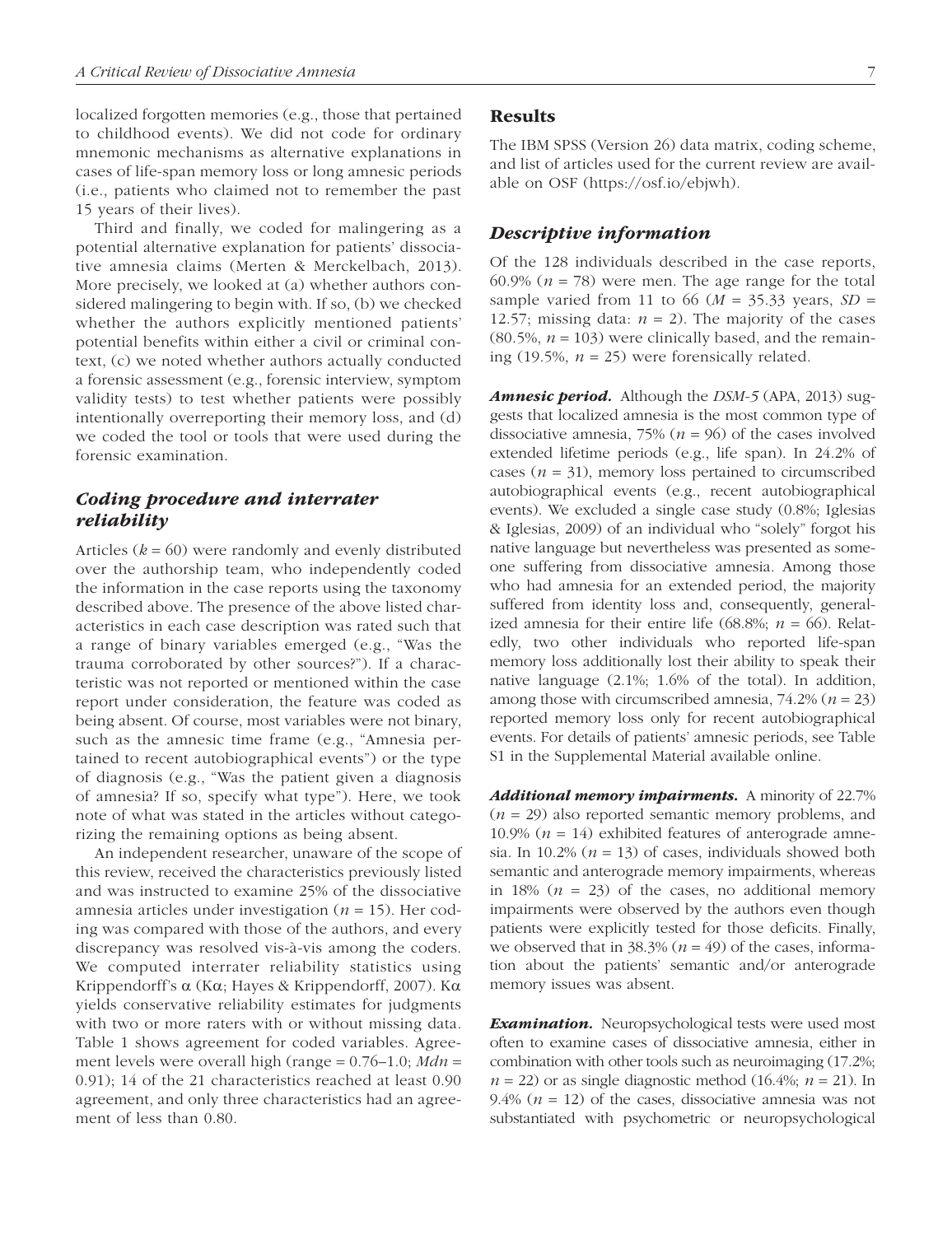tools (for information on the remaining cases, see Table S2 in the Supplemental Material).

*Recovery.* Apparently,  $43\%$  ( $n = 55$ ) of the patients did not recover their memory,  $28.9\%$  ( $n = 37$ ) fully restored their memory, and  $11.7\%$  ( $n = 15$ ) partially recovered their memory. In  $16.4\%$  ( $n = 21$ ) of the cases, no information was reported about patients' recovery. Moreover, among all the patients, we observed that  $22.7\%$  ( $n = 29$ ) were given psychotherapy. For the remaining group, information about psychotherapeutic treatment was absent. A contingency table analysis plotting memory recovery against psychotherapeutic treatment showed a statistically significant effect,  $\chi^2(3, n = 128) = 38.58, p <$ .001, Cramér's  $V = 0.549$ . Post hoc tests were conducted using Bonferroni correction (Beasley & Schumacker, 1995; Garcia-Perez & Nunez-Anton, 2003). Among individuals who received psychotherapeutic treatment, 69% (*n* = 20) of individuals restored their memory, an association that statistically significantly deviated from the null hypothesis ( $p < .001$ ). On the other hand, 6.9% ( $n = 2$ ) of individuals who underwent psychotherapy did not recover their memory. Again, this relationship statistically significantly deviated from the null hypothesis  $(p < .001)$ . Furthermore, 20.7% ( $n = 6$ ) of individuals who underwent psychotherapy partially recovered their memory  $(p = .349)$ , whereas no information about memory recovery was provided about one single dissociative amnesia patient who received psychotherapy  $(3.4\%; p = .129)$ . These percentages did not statistically significantly differ from the null hypothesis. Of those 29 individuals who received psychotherapy,  $42.9\%$  ( $n = 12$ ) were given hypnosis or hypnotherapy,  $10.7\%$  ( $n = 3$ ) underwent supportive psychotherapy, and five patients were exposed to either imaginal exposure therapy, relaxation therapy, mindfulness, cognitive behavioral therapy, or the latter one in combination with eye movement desensitization and reprocessing (EMDR; 3.6% each). Finally, in 28.6%  $(n = 8)$  of the cases, the type of psychotherapy was not specified. The relationship between type of psychotherapy and memory recovery was not statistically significant, χ2 (21, *n* = 29) = 13.31, *p* = .897, Cramér's V = 0.392.

### *Clarity and quality of evidence for the dissociative amnesia cases*

**Concepts.** In 41.4% of the case reports  $(n = 53)$ , researchers referred to dissociation as a theoretical account for the reported memory loss, and in 19.5%  $(n = 25)$  of the cases, authors referred to repression. In  $14.8\%$  ( $n = 19$ ) of the cases, authors employed both constructs interchangeably. However, a nontrivial percentage of authors did not mention either of the concepts  $(24.2\%; n = 31)$ .

*Diagnosis.* Across all the cases  $(N = 128)$ , 79.7%  $(n = 128)$ 102) of the patients received a diagnosis, and in the remaining cases, no diagnostic information was reported. More than half of the diagnosed patients were given the label of *dissociative amnesia* (63.7%; *n* = 65), 18.6% (*n* = 19) were diagnosed with functional amnesia, 8.8% (*n* = 9) were diagnosed with dissociative/psychogenic fugue, 6.9%  $(n = 7)$  were diagnosed with psychogenic amnesia, and 2 (2%) individuals were diagnosed with hysterical amnesia.

*Trauma and diagnostic features.* Authors reported traumatic or stressful episodes before the onset of amnesia in 96 cases (75%). In 27 out of 96 (21.1%) cases, traumatic or stressful events were corroborated. Figure 1 specifies the type of trauma. Note that most of the traumatic experiences had an organic component (e.g., mild head trauma or similar injuries, 33.3%; *n* = 32), followed by work- or life-related stressful episodes (e.g., being bullied, 22.9%;  $n = 22$ ). In 12.5% ( $n = 12$ ) of the cases, severe traumatic experiences during adulthood (e.g., being the victim of sexual assault or witnessing homicide) were mentioned. Severe traumatic experiences during childhood (e.g., child sexual abuse) and conflicts with relatives or partners were each mentioned in 9.4%  $(n = 9)$  of the cases. Moreover,  $6.3\%$   $(n = 6)$  of the traumatic experiences before the manifestation of memory loss were related to legal issues (e.g., being confronted with an accusation). In 6.3% ( $n = 6$ ) of the cases, traumatic experiences were not further specified.

Next, we focused on the diagnostic features of the dissociative amnesia cases in which a trauma or stressful event was mentioned as (potential) antecedent in the etiology of the memory loss ( $n = 96$ ; for a complete overview of the diagnostic features, irrespective of a traumatic antecedent, see Table S3 in the Supplemental Material). In the majority of cases (55.2%;  $n = 53$ ), the authors referred to trauma, type of memory loss, and duration of dissociative amnesia, thereby covering three out of the six diagnostic features listed by the *DSM-5* (APA, 2013). In 2.1% (*n* = 2; Chechko et al., 2018; Kumar et al., 2007) of the cases, the authors addressed all the *DSM-5* features, including that the amnesia was not due to substances, that patients were unaware, and that they were functionally impaired. In the remaining cases  $(42.7\%, n = 41)$ , authors addressed one or more of the *DSM-5* features in addition to the traumatic origin of the memory loss (see Table S3 in the Supplemental Material).

*Associated diagnostic features.* In 101 of the 128 case reports (78.9%), authors did not report any of the associated features (e.g., histories of trauma, child abuse,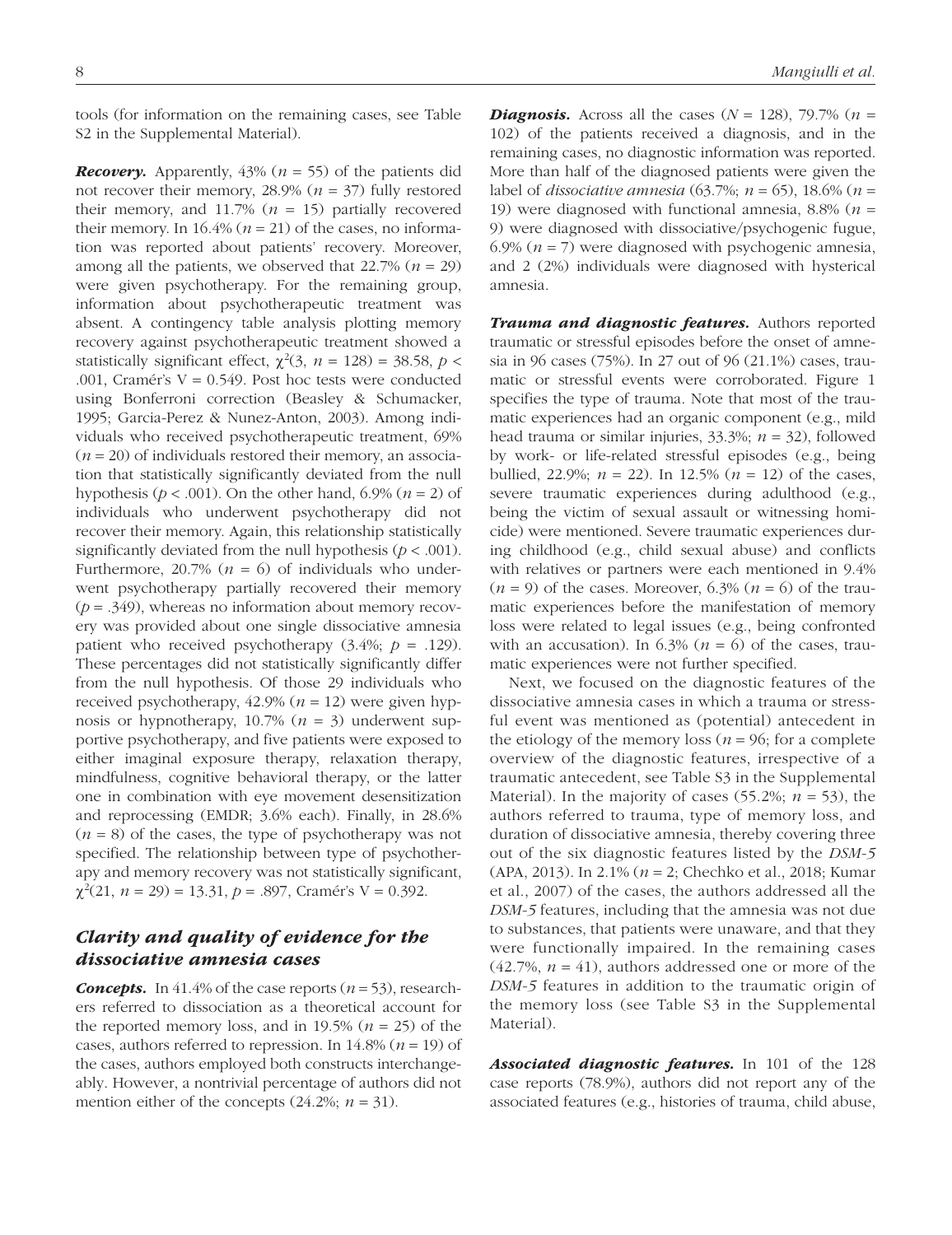

Fig. 1. Frequency of several types of traumatic and stressful experiences related to the patients' onset of dissociative amnesia (in 96 out of 128 cases in which such experiences were specified).

and victimization; self-mutilation; suicidal attempts; dissociative flashback). One patient description (0.8%; Colangelo, 2009) alluded to all listed associated characteristics. In the remaining cases, isolated associated features were reported alone or sometimes in combination with one another (for details, see Table S4 in the Supplemental Material).

### *Alternative explanations to the dissociative amnesia cases*

**Differential diagnosis.** In 40 of the 128 case reports (31.3%), dissociative amnesia was differentiated from both neurocognitive disorders (i.e., intellectual and cognitive impairments) and posttraumatic amnesia due to brain injury. Note that 20.3% (*n* = 26) of the articles did not mention or refer to any differential diagnosis. In the remaining cases, the authors did rule out neurocognitive disorders in association with one or more differential diagnosis (for details, see Table S5 in the Supplemental Material).

*Ordinary forgetting and encoding failure.* For this analysis, we considered only cases concerning circumscribed amnesic episodes (e.g., amnesia for event or events that occurred during childhood). Figure 2 summarizes our findings. Of 31 cases with circumscribed memory loss, ordinary forgetting was explicitly considered as an alternative explanation for two patients (6.5%; Milchman, 2008; Staniloiu et al., 2020). In three cases (9.7%; Chadda et al., 2002; Milchman, 2008; O'Neill of Tyrone & Fernandez, 2000), authors excluded failure to encode the event as an explanation for their patients' memory loss.

*Malingering.* We first explored malingering in those cases initially labeled as *forensically related* (*n* = 25). Surprisingly, no information was provided as to possible malingering in  $64\%$  ( $n = 16$ ) of these cases. For the total set ( $N = 128$ ), malingering was considered in 31.3% ( $n =$ 40) of the cases. In the remaining subsample, no information was reported or provided by the authors with respect to malingering. We checked whether dissociative amnesia reports arose in circumstances in which the examinees might have benefited from either financial or legal advantages. Of the 40 relevant cases, 29 reports (72.5%) did not mention the patients' potential benefits or legal advantages. In the remaining case descriptions, authors acknowledged that patients could have taken advantage from their amnesia reports in either a civil  $(15\%; n = 6)$ or criminal context  $(12.5\%; n = 5)$ . Furthermore, in 45% of the relevant cases ( $n = 18$  out of 40), the authors conducted a forensic examination, whereas in the others, the possibility of malingering was mentioned but not followed up with any investigation (see Fig. 2).

Among cases in which a forensic examination was conducted  $(n = 18)$ , the most frequently used tests were Test of Memory Malingering (ToMM; Teichner & Wagner, 2004; Tombaugh, 1997) (38.1%, *n* = 8), ToMM in combination with the Amsterdam Short Term Memory Test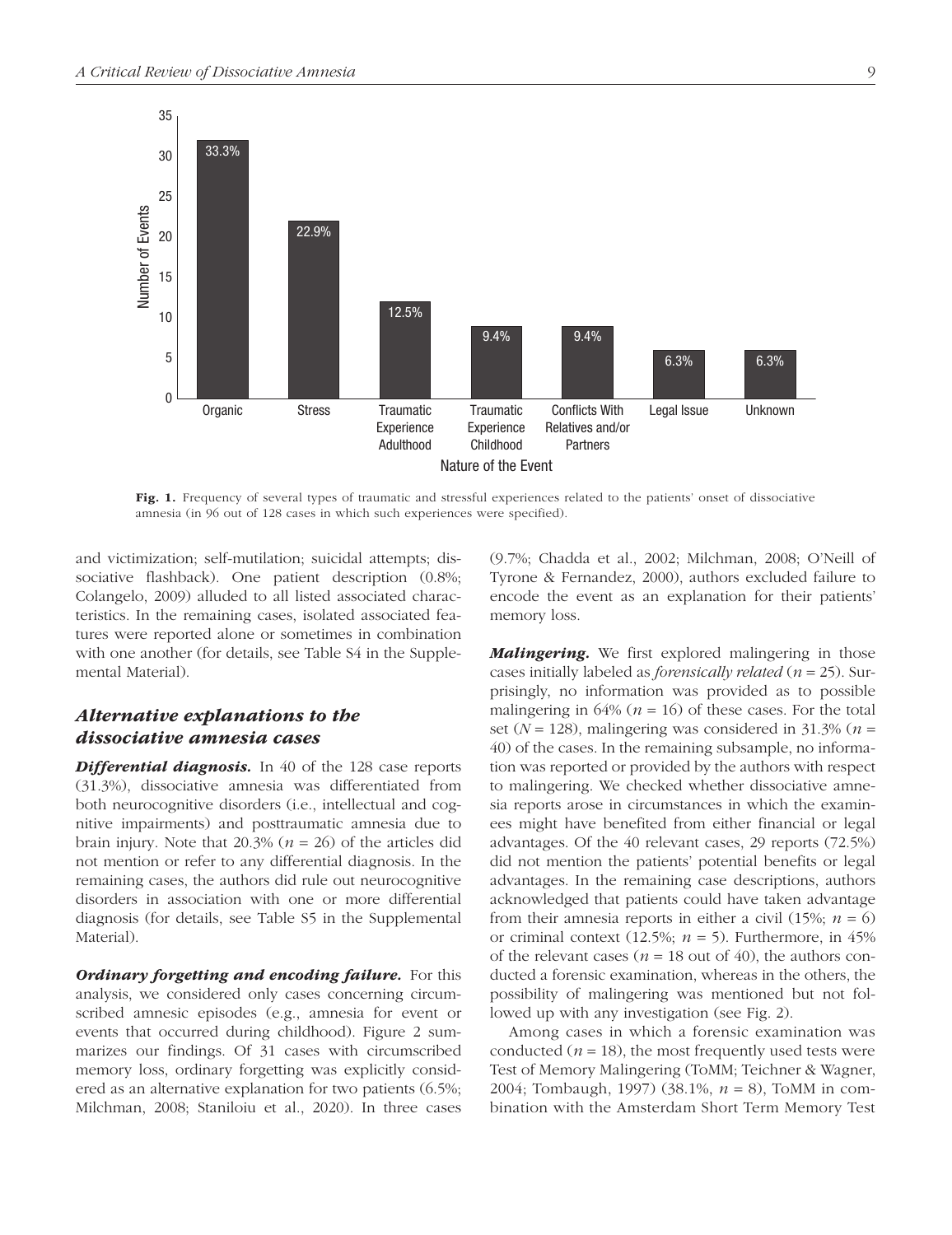

Fig. 2. Overview of the alternative accounts for dissociative amnesia considered in the examined cases ( $N = 128$ ). For each alternative account, the graph shows whether the particular account was mentioned by the original authors or not. In addition, for malingering, the graph shows cases in which forensic examination was actually conducted (solid gray; 18 of 40) and cases in which no further forensic examination was assessed (stripe; 22 of 40). Ordinary forgetting and failure to encode the event or events were considered as alternative explanations for dissociative amnesia only in reports concerning circumscribed amnesic episodes (31 out of 128).

(ASTM; Schmand & Lindeboom, 2005; 19%, *n* = 4), and ToMM in combination with the Rey 15-Items Test (FIT; Lezak et al., 2012; 14.3%, *n* = 3). In three cases, the authors used either only the FIT, only the Personality Assessment Inventory (Morey & Lowmaster, 2010), or a combination of tools such as ToMM, ASTM, FIT, and the Test Battery for Forensic Neuropsychology (Heubrock & Petermann, 2000; 4.8%; *n* = 1, respectively). Finally, in three cases (14.2%), no information was provided regarding the tools used to conduct the forensic examination.

### **Discussion**

The *DSM-5* (APA, 2013) definition of dissociative amnesia encompasses several critical elements, including that the person does not have the ability to recall important autobiographical information that is usually of a psychotraumatic or stressful nature; that although the person is not always aware of his or her deficits, the memory loss interferes with daily functioning; and that memory loss cannot be explained by ordinary forgetting or by conditions such as substance use, neurocognitive disorders (e.g., dementia, partial seizures), or traumatic brain injury. Over the years, researchers have further elaborated on these elements, for instance, the idea that psychological trauma is a prominent antecedent of dissociative amnesia (e.g., Chu et al., 1999; Freyd, 1994; Staniloiu et al., 2020; Staniloiu & Markowitsch, 2012; van der Hart, 1996).

In the current review, we screened 128 dissociative amnesia case studies published during the past 20 years to examine to what extent these case descriptions actually met the features that the *DSM-5* (APA, 2013) deem to be typical for dissociative amnesia. Our main conclusion is that the overwhelming majority of case studies covered an incomplete and limited set of isolated characteristics of dissociative amnesia as portrayed in the *DSM-5* (APA, 2013). Only two case studies addressed all *DSM-5* features (APA, 2013). However, even these two cases were not particularly compelling illustrations of patients suffering from dissociative amnesia as conceptualized by *DSM-5* (APA, 2013). In the first one, Chechko et al. (2018) described the case of a woman ("N.N.") with life-span memory loss due to (unknown) trauma. Compared with a control group, N.N. exhibited weaker involvement of the hippocampus during recollection of previously learned face-name pairs (Chechko et al., 2018, p. 1970). However, hippocampal spreading depression is considered to be a risk factor of transient global amnesia (TGA; e.g., Jørgensen & Schmidt-Olsen, 1986; Tynas & Panegyres, 2020), and so a plausible alternative account is that N.N.'s memory deficit could have reflected TGA rather than dissociative memory loss. In the second case study, Kumar and colleagues (2007) presented a patient with severe anterograde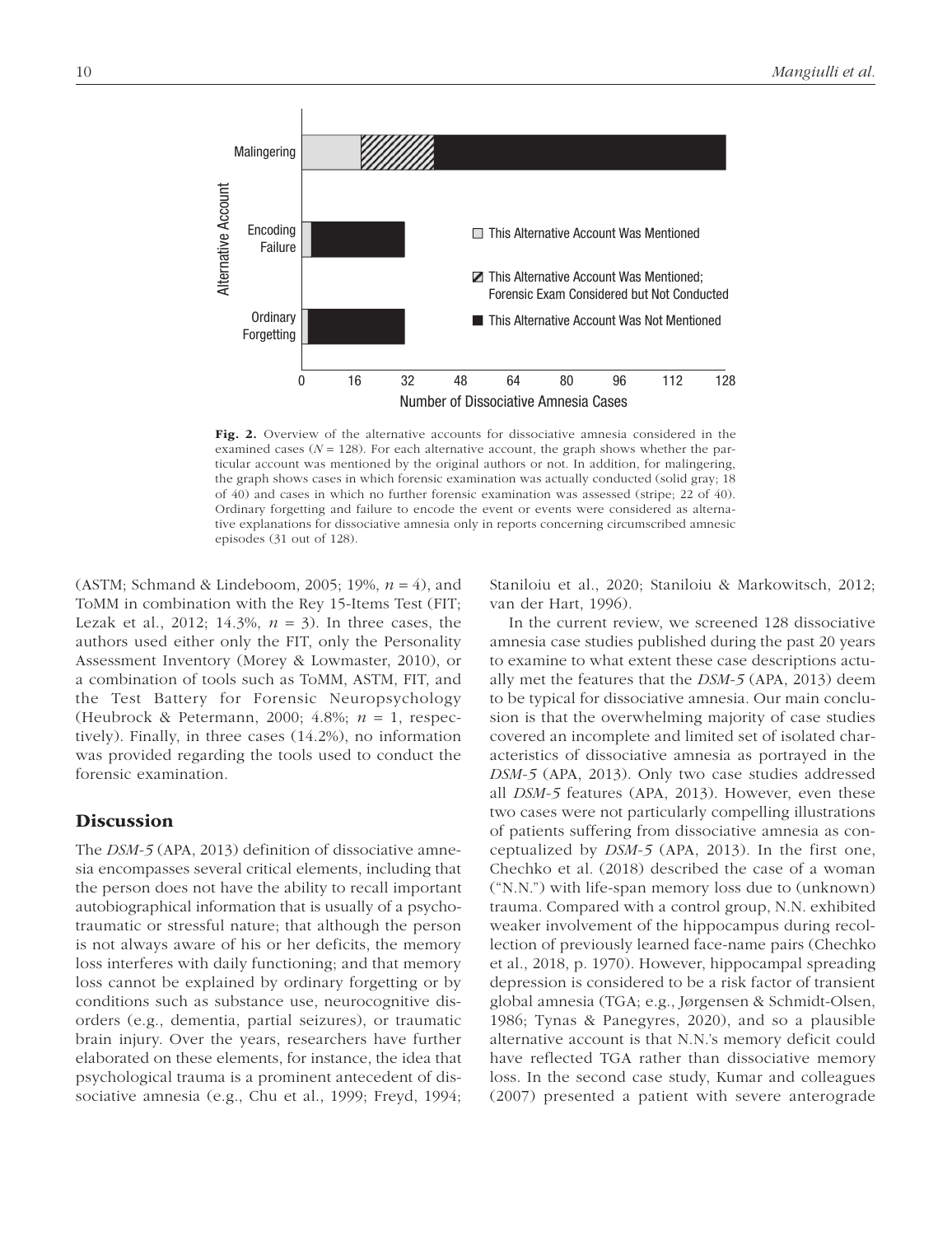amnesia following stress as a result of failure to return money borrowed from a friend. With this particular background, malingering might have been an alternative interpretation, as the authors acknowledged in their discussion (Kumar et al., 2007, p. 584). However, they did not conduct any further forensic examination to rule out whether their patient was malingering his amnesia.

Thus, in terms of *DSM-5* features (APA, 2013), no strong compelling patient descriptions of dissociative amnesia have been published over the past 20 years. We discuss in turn the key elements of the *DSM-5* description (APA, 2013), the limitations of our study, and the more general conclusions that can be drawn from our findings.

### *Retrospective memory loss and recovery*

The most frequently reported dissociative amnesia characteristics were its type (e.g., generalized) and duration (e.g., life span), and other diagnostic criteria (e.g., functioning impairment and unawareness) were only incidentally addressed. The large majority of case studies (75%;  $n = 96$ ) were about patients who reported memory loss for extended time periods. As stated in the introduction, reports of retrospective memory loss are, in essence, self-reports and may be inaccurate. In most case studies (90.6%;  $n = 116$ ; see Table S2 in the Supplemental Material), authors attempted to move beyond the level of self-reported memory loss by administering tests (e.g., neuropsychological tests) and/or tools (e.g., neuroimaging methods) and/or by consulting collateral sources. It is therefore fair to conclude that in general, the retrospective memory loss described in these case studies involved more than just a subjective metacognitive judgment.

Although the *DSM-5* (APA, 2013) states that the memory loss in dissociative amnesia is "always potentially reversible because the memory has been successfully stored" (p. 298), the prevalence of memory recovery is virtually unknown. We found that the number of patients who did not recover their memory slightly exceeded the number of patients who did fully (or partially) regain their memory. Most patients (69%; *n* = 20) who recovered their memory did so in the context of psychotherapeutic treatment. Although it is impossible to draw causal conclusions from this constellation, the association of memory recovery with psychotherapy is in itself in accordance with the idea that dissociative amnesia involves temporary memory loss and that a promising way to treat patients with dissociative amnesia is through psychotherapy (e.g., Staniloiu et al., 2020). However, frequently employed interventions, such as hypnosis or EMDR, are not without problems (e.g., Houben et al., 2018; Lilienfeld, 2007; Lynn et al., 2003). Specifically, laboratory studies have indicated that hypnosis and EMDR might increase the amount of memory information reported, but often at the expense of accuracy (e.g., Houben et al., 2020; Steblay & Bothwell, 1994). Thus, what might look like recovery of memory loss may, in fact, involve inaccurate or even false memories that have never been dissociated to begin with. It is for that reason that some authors have been critical about the potential of therapeutic techniques to recover autobiographical memories (see Loftus & Guyer, 2002; Mazzoni et al., 2010; Whitehouse et al., 1991).

### *Trauma and stress*

In a quarter of the case descriptions  $(n = 32)$ , authors did not mention or even refer to traumatic or stressful episodes related to the amnesic onset. In some cases, it remained unclear why patients were labeled as suffering from dissociative amnesia (or similar) if neither a psychological nor an apparent organic deficit could account for those memory impairments. For instance, Reinhold and Markowitsch (2007) reported a case of a 16-year-old patient ("I.K.") for which the authors "could not find any stressful or distressing factors in [her] life history" (p. 57; see also case "M.M." in Brand et al., 2009). Likewise, Kritchevsky and colleagues (2004) studied a series of patients with functional amnesia. Out of 10 patients (of whom one eventually admitted having feigned his amnesia), four (Patients 1, 4, 6, and 8) did not experience any stressful event before or related to their memory loss. What these patients had in common, however, was a history of substance abuse and psychiatric comorbidity, both of which perhaps may have contributed to their memory loss (e.g., Korsakoff syndrome; psychosis). Meanwhile, the *DSM-5* (APA, 2013) is in no way strict or dogmatic about the connection between trauma and dissociative memory loss. All the *DSM-5* (APA, 2013) states is that the retrospective memory loss is "usually" of a traumatic or stressful nature and that psychological trauma often precedes dissociative amnesia. Obviously, such a formulation leaves room even for nontraumatic antecedents of dissociative memory loss. Furthermore, this wide definition easily invites diagnosis by exclusion: When there are no obvious organic disturbances, researchers or clinicians might be tempted to reason that the amnesia *must* therefore be dissociative in nature, irrespective of whether a traumatic or stressful event can be identified.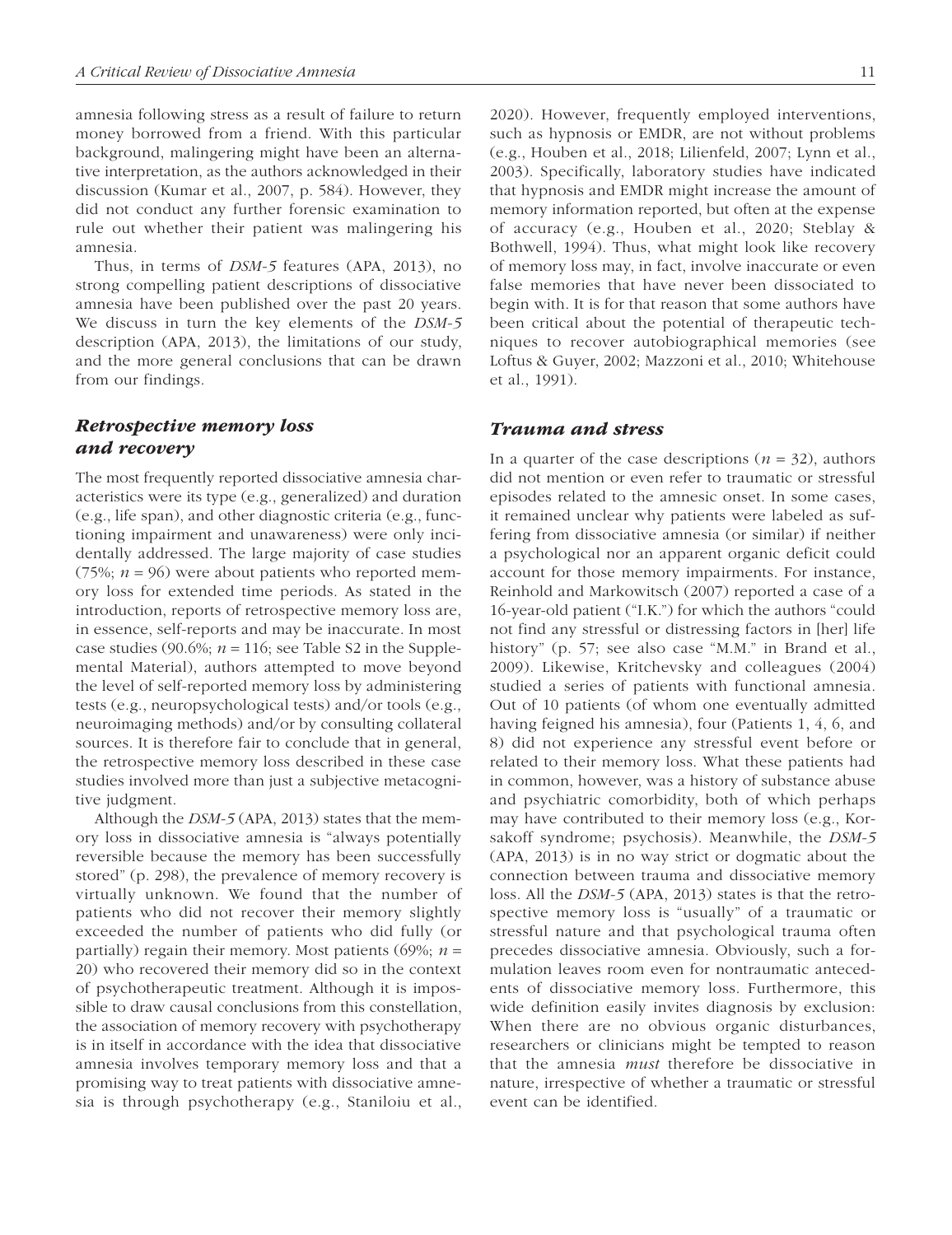In this regard, we concur with Lynn and colleagues (2014), who argued that the central diagnostic criterion for dissociative amnesia is perhaps too vague in stipulating that one or more episodes of inability to recall important information must be "inconsistent with ordinary forgetting." What constitutes ordinary forgetfulness is difficult to delineate, and what is ordinary hinges on a variety of factors, including the situational context (e.g., whether psychotherapeutically guided memory recovery attempts are undertaken). For instance, Read and Lindsay (2000) demonstrated that when people are encouraged to remember more about a selected target event, they report their forgetting to be more extensive compared with individuals who are asked to simply reminisce about a target event.

In case descriptions in which traumatic causes were linked to the dissociative amnesia reports, the most frequently identified antecedent was organic in nature (e.g., mild or minor brain injury as a result of vehicle accidents, falls; *n* = 32). *DSM-5*'s (APA, 2013) acknowledgment that "mild traumatic brain injury may precede dissociative amnesia" (APA, 2013, p. 299) might have led some authors to consider brain damage as a prominent precursor of dissociative amnesia. Indeed, dissociative amnesia reports were mostly examined by administering neuropsychological tests, sometimes in combination with other instruments (e.g., neuroimaging and comparison with control group). However, Lucchelli and Spinnler (2002) speculated that subtle brain injury may go unnoticed when it falls below the sensitivity threshold of neuroimaging tools. Accordingly, these authors argued that lack of a congruent brain lesion does not necessary rule out an organic etiology of memory loss. The problem with this type of reasoning is that it allows for untestable, not falsifiable interpretations. That is, one can always invoke unobservable organic antecedents of amnesia without being proven wrong. Still, it is true that conditions such as TGA may simulate dissociate amnesia, although TGA is often a consequence of mild head trauma (e.g., Hodges, 1998; Lewis, 1998; Lucchelli et al., 1998). In sum, then, looking at the cases in our set, it is often not clear why some authors conceptualized the memory loss as dissociative in nature when there is a clear hint in the direction of organic factors and, at the same time, psycho-traumatic or stressful experiences that precede the amnesia are absent.

A common characteristic of cases in which there was long-lasting, generalized memory impairment (e.g., extensive retrospective memory loss; see Staniloiu et al., 2018) was that the authors tended to look for any type of psychological stressors in their patients' life. Sometimes, these stressors were severe and dated back to early childhood, such as multiple sexual abuse (e.g., patient "P" in Staniloiu et al., 2018), or involved domestic violence (e.g., Helmes et al., 2015). Yet in other cases, stressors appeared to be relatively "minor" events such as marital issues (e.g., Degun-Mather, 2002) or broken careers (e.g., Markowitsch & Staniloiu, 2013). More precisely, in 39 cases, the onset of dissociative amnesia was marked by work- and life-related stress, conflicts with partners or relatives, and legal issues, which all might be seen as belonging to the less spectacular range of adverse events. For instance, in their study of 28 dissociative amnesia cases, Staniloiu and colleagues (2018) reported that some of the critical accidents before dissociative amnesia were police accusations (patients A, B, and C), lifetime inability to work in preferred job (patient E), or arguments with a good friend (patient M) or with other children at school (patient N). In addition, Lee et al. (2011) reported a case of an 18-year-old man who was admitted to the psychiatric facility because of his aggressive behavior and consequently developed amnesia for it because of "unfulfilled wishes for love" (p. 378). The theoretical problem here is that when mild stressful experiences are considered to be antecedents of dissociative amnesia (e.g., Brewin et al., 2009; McHugh & Treisman, 2007), it becomes difficult to understand why it would be so important for a person to dissociate from them.

Authors often assume that previously experienced stressful events can be latent (e.g., abuse, maltreatment) and suddenly reactivated by biological events (e.g., accident) such that both organic and psychogenic factors contribute to memory loss and its maintenance (e.g., Staniloiu et al., 2018). This type of explanation is particularly put forward to explain rare cases of anterograde (or continuous) dissociative amnesia (Staniloiu et al., 2018; cf. Brandt & van Gorp, 2006; Kopelman, 2000). A potential problem here is, of course, hindsight bias (e.g., Fischhoff, 1996; Merckelbach & Patihis, 2018; Patihis et al., 2019), in which memory loss is retrospectively attributed to types of psychological and biological life events that most people will experience from time to time. For instance, Fujiwara et al. (2008) reasoned that their patient's ("C.D.") amnesic onset must be psychogenic given the presence of conversion symptoms and somatic complaints (p. 40) even though C.D. began suffering from severe retrograde and anterograde memory impairments following a car accident.

### *Differential diagnosis and alternative explanations for dissociative amnesia*

As stated before, neuropsychological tests were mostly used to examine dissociative amnesia. Relatedly, the most common differential diagnoses endorsed by the authors of the case studies were neurocognitive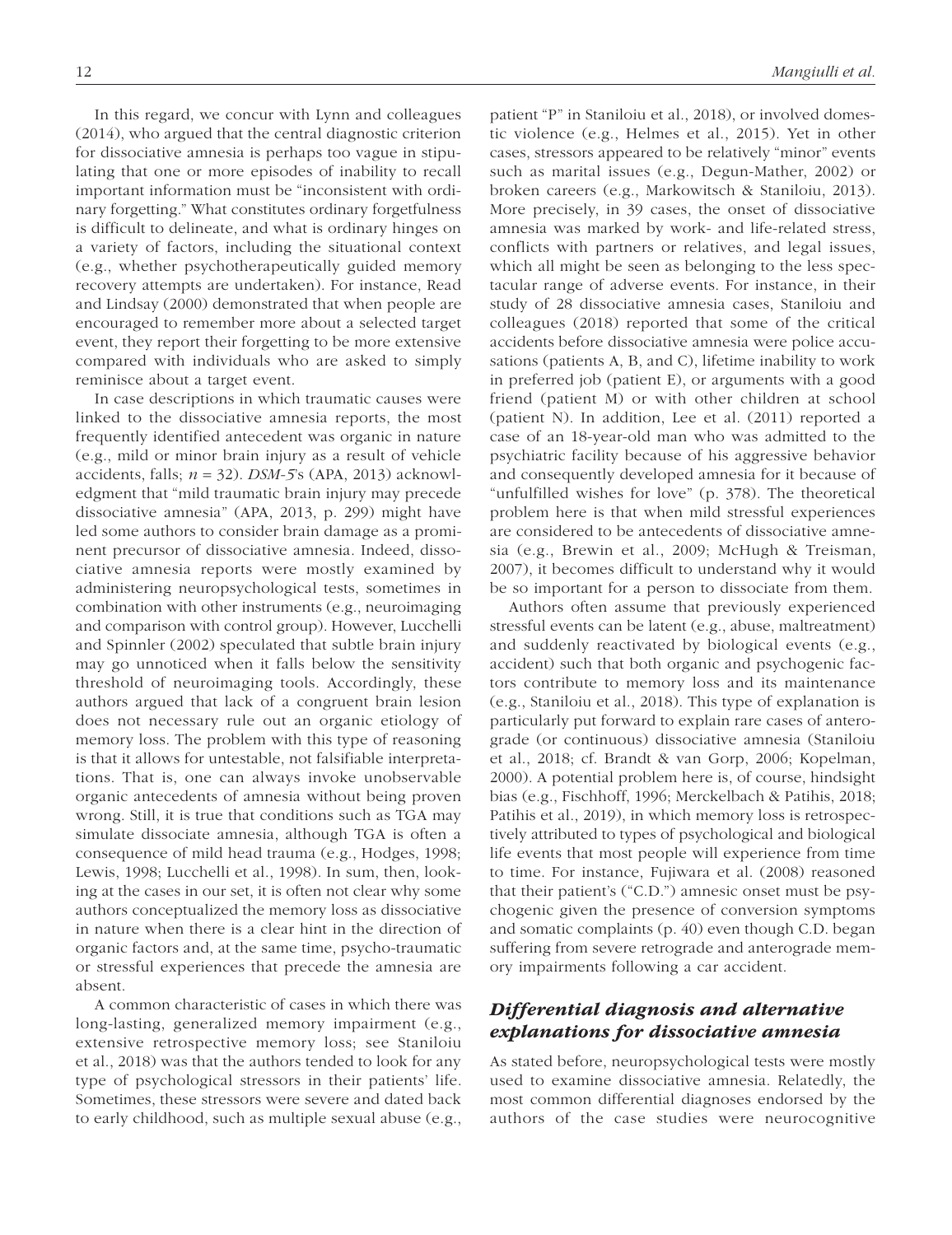disorders, both as stand-alone or in combination with others (e.g., posttraumatic amnesia as a result of brain injury and substances-related disorders; Brand et al., 2009; Fujiwara et al., 2008). In only six cases, authors considered three or more differential diagnoses (e.g., Hennig-Fast et al., 2008) indicated by the *DSM-5* (APA, 2013), whereas in 26 reports, we found no reference to any of them (e.g., Chadda et al., 2002; Efrati et al., 2018; Lee et al., 2011). Little attention was paid to the possibility that amnesia reports might have reflected ordinary forgetting and/or a failure to encode events. Colangelo (2009), for instance, presented a detailed case of a 23-year-old patient who recovered memories of child sexual abuse during therapy. The author explained this patient's amnesia report in terms of repression and dissociation but did not consider that it might instead have been an instance of normal forgetting, a failure to properly encode the abuse, or simply a voluntarily decision to not disclose the experience (e.g., because of feeling ashamed).

Likewise, Efrati and colleagues (2018) reported a study including three women who recovered their repressed child sexual abuse memories following hyperbaric oxygen treatment. However, the authors were silent about why repression or dissociation could account for their patients' amnesia better than any other cognitive or social mechanism, such as ordinary forgetting or reluctance to talk about an emotionally painful episode. In their prospective study on victims of documented child sexual abuse, Goodman and colleagues (2003) found that forgetting of trauma memories is not a common experience. The most parsimonious explanation for nondisclosure of trauma memories seemed to be lack of willingness to disclose, although the researchers also found that nondisclosure was associated with higher levels of dissociative symptoms. Thus, most of the evidence adduced in support of (traumatic) dissociative amnesia could as well be reinterpreted as normal forgetting or failure to disclose rather than being attributed to an inability to remember the trauma in itself as a result of repression or dissociation (e.g., McNally, 2003). In this respect, the majority of the reviewed articles failed to rule out such cognitive-related alternative explanations, thereby perhaps attributing instances of ordinary forgetting to dissociative amnesia.

Finally, in more than two thirds of the dissociative amnesia reports ( $n = 88$ ), malingering was not considered as an alternative interpretation even when background information could have suggested the possibility of feigned memory loss. A case in point is the article of Mizutani and colleagues (2014) about a young woman claiming selective amnesia surrounding an episode of shoplifting. In a similar vein, Brand et al. (2009) did not question whether patient "H.H.," previously arrested for two rapes, was malingering his amnesia related to a new accusation of sexual assault. The failure to consider malingering in such case descriptions is surprising given that there are psychometrically strong tests to rule out this differential interpretation (see Peters et al., 2013).

When malingering was considered, it was frequently assessed in a suboptimal way. To properly evaluate the credibility of symptom reports, clinicians are well advised to rely on a so-called multimethod approach involving several types of tests and tasks (Boskovic et al., 2019; Jelicic, 2018; Rogers & Bender, 2018; for a good example in the context of dissociative amnesia, see Marcopulos et al., 2016). In addition, some authors seemed to be reluctant to take malingering into account as a plausible explanation for memory loss claims. For instance, when discussing a patient's below-chance performance on some neuropsychological tasks, Fujiwara et al. (2008) stated that "although malingering might seem likely, we cannot conclude simulation without confession of the patient" (patient "G.H.," p. 42). This is in stark contrast to the broadly endorsed view of forensic neuropsychologists that below-chance performance is a smoking gun of deliberate underperformance (Binder & Chafetz, 2018). In some case studies, signs of malingering were framed as a cry for help (e.g., patients "Charles" and "Heidi," respectively, Staniloiu et al., 2020), although a cry for help is consistent with rather than conflicting with deliberate fabrication of memory loss (Young, 2019). Overall, our findings support the conclusion of Jenkins and colleagues (2009) that "the acceptance of 'malingering' as the most likely explanation for some cases of retrograde amnesia requires greater consideration" (p. 604).

### *Limitations*

Our critical review of case studies has some obvious limitations. To begin with, in light of the prevalence estimates of dissociative amnesia (i.e., 1.8%–7.3%; Spiegel et al., 2011; Staniloiu & Markowitsch, 2014), it might be surprising that we were able to locate only 128 case studies on this subject. The paucity of cases might be due to several reasons. For one thing, we restricted our review to articles that appeared in English, peer-reviewed journals. Hence, there might be case descriptions of dissociative amnesia in other languages that more fully cover the *DSM-5* (APA, 2013) essentials of this disorder. More generally, there is a rich literature in other languages on dissociative amnesia and how it might be confused with, for instance, TGA (e.g., Gil et al., 2010), that we did not include. Furthermore, clinicians might believe that cases of dissociative amnesia are so common that they do not warrant publication.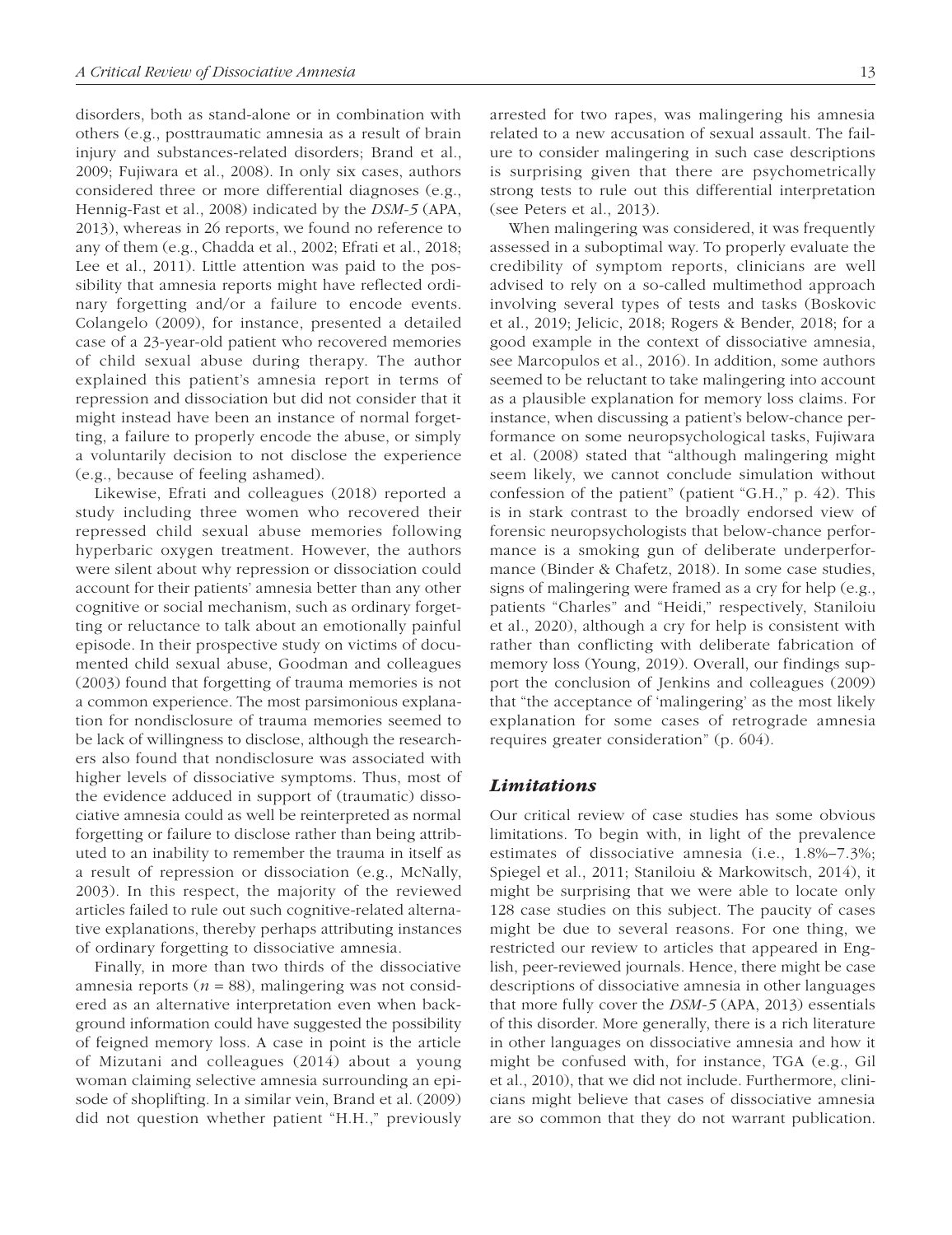Thus, our set of case studies may have been biased by selection effects. For instance, clinicians might have selectively published atypical cases of retrospective memory loss that did not encompass all diagnostic features of dissociative amnesia as portrayed in *DSM-5* (APA, 2013), as they deemed these sorts of cases particularly informative and worthy of publication. However, the authors of the case studies we reviewed did not stipulate this consideration as a basis for their selection of case material. Our interrater reliability analysis indicated less than perfect agreement for several characteristics of dissociative amnesia described in *DSM-5* (e.g., amnesic associated features, additional memory impairments, recovery; APA, 2013). Less than perfect agreement, however, does not necessarily reflect a limitation of our procedure. Rather, it may echo the unclarity with which the dissociative amnesia cases are presented in the literature.

Another limitation of our review is that we looked only at case studies, leaving aside the experimental literature on amnesia-like phenomena (e.g., Hulbert et al., 2016; Loftus & Burns, 1982). Finally, our review does not take into account the word limits for authors of case studies. That is, many journals use words limits that might force authors to omit interesting or even crucial background information about a dissociative amnesia case. Yet the critical issue here is that omitting or not reporting crucial information about dissociative amnesia patients may hinder the understanding of this condition.

### Conclusion and Future Recommendations

Given historical considerations, some critics have argued that dissociative amnesia is not a natural neuropsychological category (e.g., hallucinations) but, rather, a culture-bound syndrome (McNally, 2007; Pope et al., 2007). Our data neither support nor contradict such a position. Likewise, authors have criticized the way *DSM-5* (APA, 2013) defines dissociative amnesia, particularly the basic assumption that intense distress precedes dissociative memory loss (Rivard et al., 2002). Our data do not allow us to question the *DSM-5* (APA, 2013) criteria for dissociative amnesia. We do contend, however, that none of the 128 case studies in our set covered all of those criteria. Dissociative amnesia, as sketched in these case studies, appeared to be a rather elastic and openly defined construct that described various types of memory loss in the presence or absence of a broad range of psychosocial and biological stressors and without alternative explanations being ruled out. Thus, further descriptive research on the dissociative amnesia is certainly warranted, and what is especially needed are case studies in which other interpretations are meticulously ruled out (e.g., ordinary forgetting, encoding failure, TGA, malingering). Arguably, it is not always possible to rule out all the alternative explanations for dissociative amnesia. Still, claims of dissociative memory loss should be tempered to the extent that it is impossible to exclude these alternative explanations. It is difficult to escape the conclusion that as a diagnostic label, *dissociative amnesia* is often prematurely used. Having said that, the burden of proof for dissociative amnesia falls on scholars who claim that it is a useful diagnostic category. Future case studies may well meet the high bar that the *DSM-5* (APA, 2013) sets, but to date, none have done so convincingly.

In this respect, there are three further points that deserve comment. First, as stated before, authors of dissociative amnesia case reports often present relatively mild events as if they are somehow causally related to the memory loss. This type of interpretation is reminiscent of the ever-widening range of adverse events (e.g., marital disruption, affairs and divorce, employment-related and money issues, breaking up with friends) that is subsumed under the A ("trauma exposure") criterion of PTSD (e.g., Rosen, 2004; Rosen & Lilienfeld, 2008), thereby inflating the concept of trauma (see also Brewin et al., 2009). We have no strong opinions about whether mildly adverse events might elicit dissociative coping, but we do argue that case studies on dissociative amnesia could become more convincing if they would pay more attention to the dissociative element by administering tests and interviews that gauge patients' habitual tendency to react with dissociative detachment to distressing events. Yet even if future case studies on dissociative amnesia would more systematically cover dissociative features, the qualifier *dissociative* may still be problematic (Briere et al., 2005). The point here is that it may potentially refer to a broad range of phenomena, some of which are benign (e.g., absent-mindedness) and others of which are pathological (e.g., derealization). Admittedly, scholars have tried to conceptualize these different phenomena as the manifestations of a limited number of underlying mechanisms (e.g., detachment vs. compartmentalization; see E. A. Holmes et al., 2005), but the issue remains that there seems to be no unitary latent factor that one could reasonably refer to as *dissociative*.

Given the multidimensionality of dissociative symptoms and the ensuing lack of consensus about their underlying mechanisms (e.g., Briere et al., 2005), it is not surprising that authors of dissociative amnesia case studies attribute different characteristics to what is assumed to be one and the same phenomenon (i.e., dissociative amnesia). For instance, whereas Lee and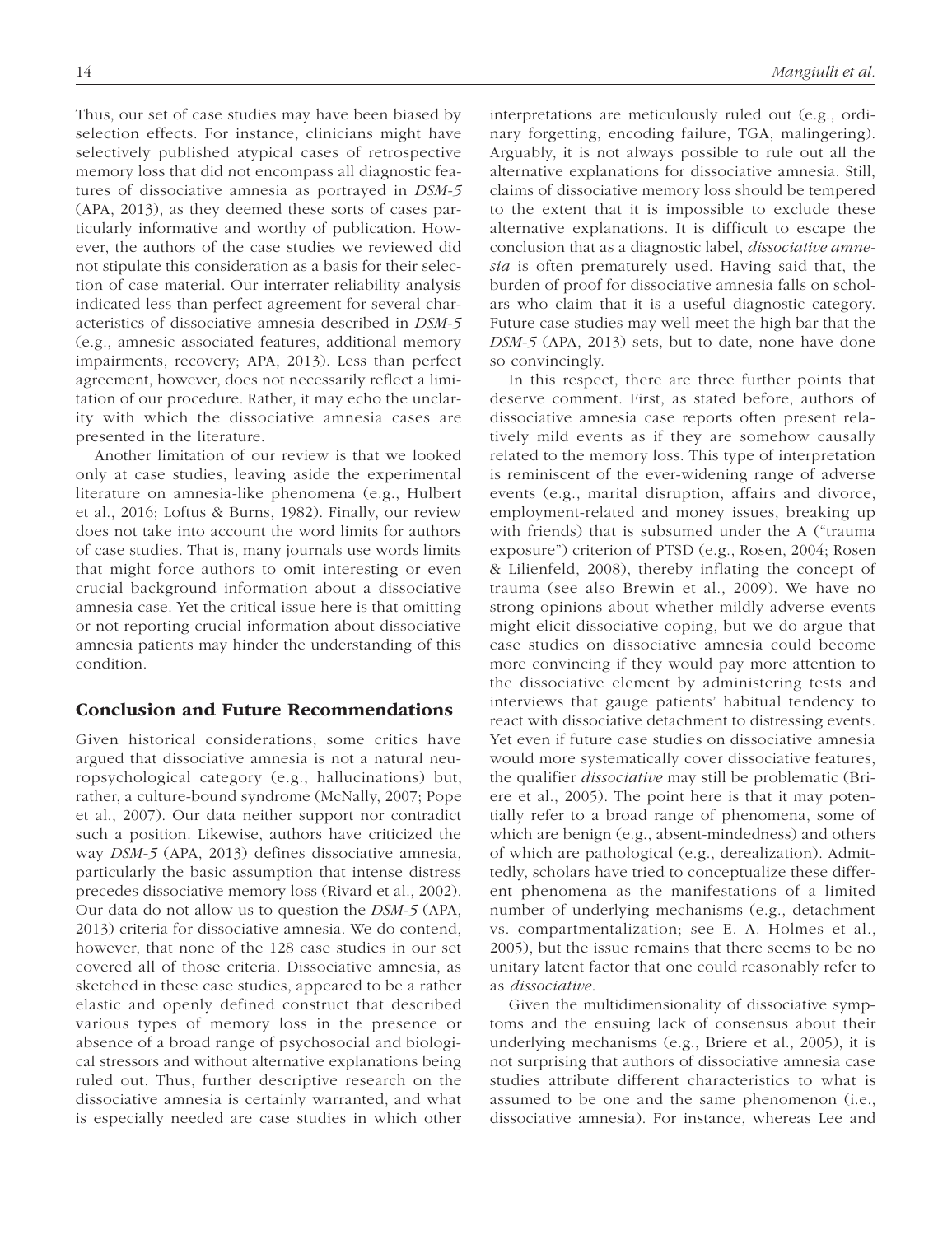colleagues (2011) emphasized "functional dissociation of the fronto-temporal regions through the release of stress hormones" (p. 379), Staniloiu and colleagues (2018) related dissociative tendencies to vegetative-emotional cognitive reactions, and Tramoni et al. (2008) speculated about a "double dissociation" between "preserved cognitive processing of emotion and altered experienced somatic arousal" (p. 15). Clearly, when scholars describing dissociative amnesia cannot find a common ground in what the term *dissociation* entails, one wonders why certain memory disturbances have to be labeled as *dissociative* in the first place. Thus, considering the intrinsically problematic nature of the qualifier *dissociative* and the difficulty to rule out other mechanisms (e.g., feigning), we recommend employing neutral labels such as *unexplained memory loss* or *amnesia of uncertain etiology* to describe individuals who present with what seems to be a nonorganic form of extreme forgetting (for a similar analysis, see Brandt & van Gorp, 2006).

Second, many case studies on dissociative amnesia cast the interpretational options of such cases in terms of a dichotomy: organic as opposed to dissociative or dissociative as opposed to malingering. Kopelman (2000) suggested that these dichotomies might be false. That is, patients may develop memory loss as a result of brain injury, then later react with dissociative detachment to the distress, and still eventually feign their memory impairments. Case studies on dissociative amnesia would gain in strength if they would take such dynamics into account. Third, neuroimaging studies that show reduced prefrontal-temporal connectivity or a hypometabolic state of the right temporo-frontal region in patients with dissociative amnesia are certainly intriguing (Staniloiu & Markowitsch, 2014), but they illustrate at most a correlation, not causation. Whether reduced brain metabolism in certain areas is the organic vehicle of dissociative memory loss could be examined with transcranial magnetic stimulation techniques (e.g., Boggio et al., 2009).

Finally, authors presenting dissociative amnesia cases should provide readers with sufficient information regarding their patients' condition and anchor their diagnosis as much as possible in *DSM-5* (APA, 2013), specifically in terms of diagnostic criteria, associated features, and differential diagnoses. As noted above, we are aware that some journals have word limits in place. However, at present, readers might be provided with available supplemental materials on online platforms (e.g., OSF). Equally, authors should consider possible alternative accounts for dissociative amnesia. Indeed, as our findings show, omitting or not reporting crucial information about dissociative amnesia patients (e.g., trauma) does not contribute to a fair understanding of this phenomenon. Rather, it may cast doubts on diagnostic coherence and prevalence of dissociative amnesia. We encourage reviewers of case study manuscripts on dissociative amnesia to critically look for falsifiable signs of dissociative amnesia accounts. For instance, reviewers and editors should challenge the authors regarding whether memory loss might rather be due to (a) undetected organic dysfunctions, (b) normal memory phenomena (e.g., ordinary forgetting, childhood amnesia, failure to encode the experience), and (c) malingering. Related to the latter, we further suggest that reviewers and editors should carefully investigate the circumstances in which reports of memory loss emerge and perhaps ask for more details if needed.

In closing, we do not want to imply that dissociative amnesia is a nonexisting diagnostic entity. Rather, our findings highlight that case study data surrounding the nature and etiology of dissociative amnesia are unconvincing and lack convergence and cohesion across clinicians and academics. Taken together, we provide strong evidence that without proper examination that rules out differential diagnosis and alternative explanations, the diagnostic label of *dissociative amnesia* as currently known may be deceiving.

#### Transparency

*Action Editor:* Michael F. Pogue-Geile

*Editor:* Kenneth J. Sher

*Author Contributions*

All of the authors were involved in realizing the coding scheme, coding the case studies, and analyzing the data. I. Mangiulli drafted the manuscript, and the coauthors added to and edited the manuscript. All of the authors approved the final manuscript for submission.

*Declaration of Conflicting Interests*

The author(s) declared that there were no conflicts of interest with respect to the authorship or the publication of this article.

*Funding*

The current review was supported by a C1 grant (Application C14/19/013) from the Catholic University of Leuven (Belgium) and a FWO Senior Research Project grant (Application G0D3621N; Research Foundation–Flanders, Belgium).

### ORCID iDs

Ivan Mangiulli D <https://orcid.org/0000-0002-5409-7325> Henry Otgaar **b** <https://orcid.org/0000-0002-2782-2181> Harald Merckelbach D <https://orcid.org/0000-0002-5116-7826>

#### Acknowledgments

We thank Fabiana Battista for being willing to examine and score some of the dissociative amnesia case reports, which allowed the authorship team to perform the interrater reliability analysis. Readers interested in viewing the data and materials can contact the corresponding author.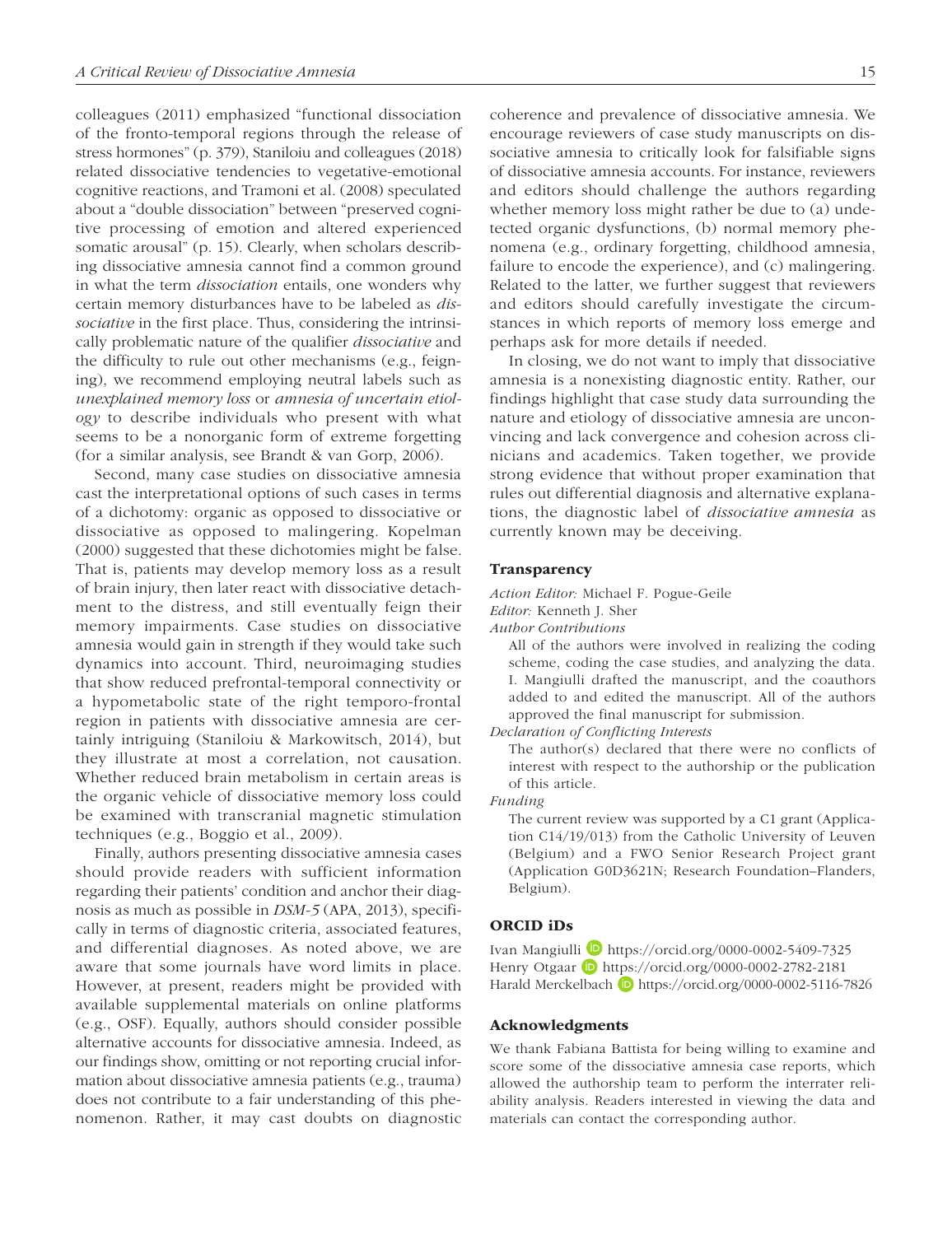#### Supplemental Material

Additional supporting information can be found at [http://](http://journals.sagepub.com/doi/suppl/10.1177/21677026211018194) [journals.sagepub.com/doi/suppl/10.1177/21677026211018194](http://journals.sagepub.com/doi/suppl/10.1177/21677026211018194)

#### Notes

1. We employed Google Scholar because it is an inclusive resource that covers psychological journals not indexed by medical databases or vice versa (see also Shultz, 2007).

2. Some articles, specifically those published between 2000 and 2013, refer to the fourth edition of the *DSM* (*DSM-IV*; APA, 1994) or the fourth edition, text revision edition of the *DSM* (*DSM-IV-TR*; APA, 2000). Note, however, that the only major change from the *DSM-IV* and *DSM-IV-TR* to the *DSM-5* (APA, 2013) is that dissociative fugue is now considered a specifier of dissociative amnesia rather than as a separate diagnostic entity. 3. We did not treat DID or PTSD as differential diagnoses because dissociative amnesia is thought to occur as an associated symptom in both diagnostic entities.

#### **References**

- American Psychiatric Association. (1994). *Diagnostic and statistical manual of mental disorders* (4th ed.).
- American Psychiatric Association. (2000). *Diagnostic and statistical manual of mental disorders* (4th ed., text rev).
- American Psychiatric Association. (2013). *Diagnostic and statistical manual of mental disorders* (5th ed.). [https://doi](https://doi.org/10.1176/appi.books.9780890425596) [.org/10.1176/appi.books.9780890425596](https://doi.org/10.1176/appi.books.9780890425596)
- Arnold, M. M., & Lindsay, D. S. (2002). Remembering remembering. *Journal of Experimental Psychology: Learning, Memory, and Cognition*, *28*, 521–529. [https://doi.org/](https://doi.org/10.1037/0278-7393.28.3.521) [10.1037/0278-7393.28.3.521](https://doi.org/10.1037/0278-7393.28.3.521)
- Beasley, T. M., & Schumacker, R. E. (1995). Multiple regression approach to analyzing contingency tables: Post hoc and planned comparison procedures. *The Journal of Experimental Education*, *64*, 79–93. [https://doi.org/10](https://doi.org/10.1080/00220973.1995.9943797) [.1080/00220973.1995.9943797](https://doi.org/10.1080/00220973.1995.9943797)
- Belli, R. F., Winkielman, P., Read, J. D., Schwarz, N., & Lynn, S. J. (1998). Recalling more childhood events leads to judgments of poorer memory: Implications for the recovered/false memory debate. *Psychonomic Bulletin & Review*, *5*, 318–323.<https://doi.org/10.3758/BF03212958>
- Binder, L. M., & Chafetz, M. D. (2018). Determination of the smoking gun of intent: Significance testing of forced choice results in social security claimants. *The Clinical Neuropsychologist*, *32*, 132–144. [https://doi.org/10.1080/](https://doi.org/10.1080/13854046.2017.1337931) [13854046.2017.1337931](https://doi.org/10.1080/13854046.2017.1337931)
- Boggio, P. S., Rocha, M., Oliveira, M. O., Fecteau, S., Cohen, R. B., Campanhã, C., Ferreira-Santos, E., Meleiro, A., Corchs, F., Zaghi, S., Pascual-Leone, A., & Fregni, F. (2009). Noninvasive brain stimulation with high-frequency and low-intensity repetitive transcranial magnetic stimulation treatment for posttraumatic stress disorder. *The Journal of Clinical Psychiatry*, *71*, 992–999. [https://](https://doi.org/10.4088/JCP.08m04638blu) [doi.org/10.4088/JCP.08m04638blu](https://doi.org/10.4088/JCP.08m04638blu)
- Boskovic, I., Dibbets, P., Bogaard, G., Hope, L., Jelicic, M., & Orthey, R. (2019). Verify the scene, report the symptoms: Testing the verifiability approach and SRSI

in the detection of fabricated PTSD claims. *Legal and Criminological Psychology*, *24*, 241–257. [https://doi](https://doi.org/10.1111/lcrp.12149) [.org/10.1111/lcrp.12149](https://doi.org/10.1111/lcrp.12149)

- Brand, M., Eggers, C., Reinhold, N., Fujiwara, E., Kessler, J., Heiss, W. D., & Markowitsch, H. J. (2009). Functional brain imaging in 14 patients with dissociative amnesia reveals right inferolateral prefrontal hypometabolism. *Psychiatry Research: Neuroimaging*, *174*, 32–39. [https://](https://doi.org/10.1016/j.pscychresns.2009.03.008) [doi.org/10.1016/j.pscychresns.2009.03.008](https://doi.org/10.1016/j.pscychresns.2009.03.008)
- Brandt, J., & van Gorp, W. G. (2006). Functional ("psychogenic") amnesia. *Seminars in Neurology*, *26*, 331–340. <https://doi.org/10.1055/s-2006-945519>
- Breuer, J., & Freud, S. (1895). *Studien über Hysterie* [Studies on hysteria]. Franz Deuticke.
- Brewin, C. R., Lanius, R. A., Novac, A., Schnyder, U., & Galea, S. (2009). Reformulating PTSD for DSM-V: Life after criterion A. *Journal of Traumatic Stress*, *22*, 366–373. [https://](https://doi.org/10.1002/jts.20443) [doi.org/10.1002/jts.20443](https://doi.org/10.1002/jts.20443)
- Briere, J., Weathers, F. W., & Runtz, M. (2005). Is dissociation a multidimensional construct? Data from the Multiscale Dissociation Inventory. *Journal of Traumatic Stress*, *18*, 221–231. <https://doi.org/10.1002/jts.20024>
- Brown, D., Scheflin, A. W., & Hammond, D. C. (1998). *Memory, trauma treatment and the law*. W.W. Norton.
- Brown, P., & van der Hart, O. (1998). Memories of sexual abuse: Janet's critique of Freud, a balanced approach. *Psychological Reports*, *82*, 1027–1043. [https://doi.org/](https://doi.org/10.2466/pr0.1998.82.3.1027) [10.2466/pr0.1998.82.3.1027](https://doi.org/10.2466/pr0.1998.82.3.1027)
- Cassel, A., & Humphreys, K. (2016). Psychological therapy for psychogenic amnesia: Successful treatment in a single case study. *Neuropsychological Rehabilitation*, *26*, 374– 391.<https://doi.org/10.1080/09602011.2015.1033431>
- Centor, A. (1982). Criminals and amnesia: Comment on Bower. *American Psychologist*, *37*, 240. [https://doi](https://doi.org/10.1037/0003-066X.37.2.240) [.org/10.1037/0003-066X.37.2.240](https://doi.org/10.1037/0003-066X.37.2.240)
- Chadda, R. K., Singh, N., & Raheja, D. (2002). Amnesia for autobiographical memory: A case series. *Indian Journal of Psychiatry*, *44*, 283–288.
- Chechko, N., Stickel, S., Kellermann, T., Kirner, A., Habel, U., Fernández, G., Schneider, F., & Kohn, N. (2018). Progressively analogous evidence of covert face recognition from functional magnetic resonance imaging and skin conductance responses studies involving a patient with dissociative amnesia. *European Journal of Neuroscience*, *48*(3), 1964–1975. <https://doi.org/10.1111/ejn.14087>
- Choi, K. R., Seng, J. S., Briggs, E. C., Munro-Kramer, M. L., Graham-Bermann, S. A., Lee, R. C., & Ford, J. D. (2017). The dissociative subtype of posttraumatic stress disorder (PTSD) among adolescents: Co-occurring PTSD, depersonalization/derealization, and other dissociation symptoms. *Journal of the American Academy of Child & Adolescent Psychiatry*, *56*, 1062–1072. [https://doi.org/](https://doi.org/10.1016/j.jaac.2017.09.425) [10.1016/j.jaac.2017.09.425](https://doi.org/10.1016/j.jaac.2017.09.425)
- Chu, J. A., Frey, L. M., Ganzel, B. L., & Matthews, J. A. (1999). Memories of childhood abuse: Dissociation, amnesia, and corroboration. *American Journal of Psychiatry*, *156*, 749–755.
- Cima, M. (2016). *The handbook of forensic psychopathology and treatment*. Routledge.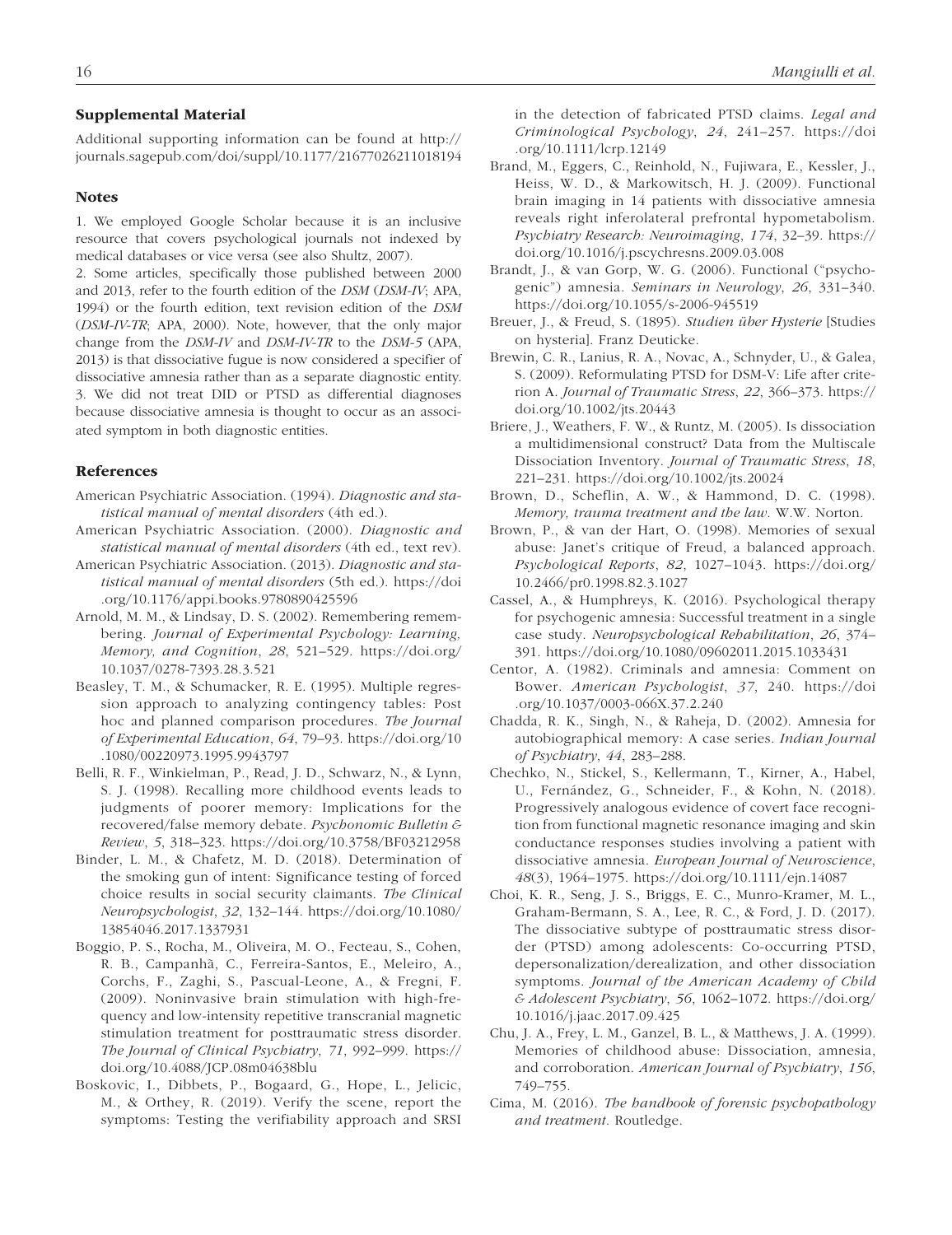- Cima, M., Merckelbach, H., Hollnack, S., & Knauer, E. (2003). Characteristics of psychiatric prison inmates who claim amnesia. *Personality and Individual Differences*, *35*, 373–380. [https://doi.org/10.1016/S0191-8869\(02\)00199-X](https://doi.org/10.1016/S0191-8869(02)00199-X)
- Cima, M., Merckelbach, H. L. G. J., Nijman, H., Knauer, E., & Hollnack, S. (2002). I can't remember your honor: Offenders who claim amnesia. *German Journal of Psychiatry*, *5*, 24–34.
- Colangelo, J. J. (2009). The recovered memory controversy: A representative case study. *Journal of Child Sexual Abuse*, *18*(1), 103–121. [https://doi.org/10.1080/](https://doi.org/10.1080/10538710802584601) [10538710802584601](https://doi.org/10.1080/10538710802584601)
- Crews, F. (1995). *The memory wars: Freud's legacy in dispute*. Granta Books.
- Dalenberg, C. J. (1996). Accuracy, timing and circumstances of disclosure in therapy of recovered and continuous memories of abuse. *The Journal of Psychiatry & Law*, *24*, 229–275. <https://doi.org/10.1177/009318539602400206>
- Dalenberg, C. J., Brand, B. L., Gleaves, D. H., Dorahy, M. J., Loewenstein, R. J., Cardeña, E., Frewen, P. A., Carlson, E. B., & Spiegel, D. (2012). Evaluation of the evidence for the trauma and fantasy models of dissociation. *Psychological Bulletin*, *138*, 550–588.<https://doi.org/10.1037/a0027447>
- Dalenberg, C. J., Brand, B. L., Loewenstein, R. J., Frewen, P. A., & Spiegel, D. (2020). Inviting scientific discourse on traumatic dissociation: Progress made and obstacles to further resolution. *Psychological Injury and Law*, *13*, 135–154. <https://doi.org/10.1007/s12207-020-09376-9>
- Dandachi-FitzGerald, B., Ponds, R. W., Peters, M. J., & Merckelbach, H. (2011). Cognitive underperformance and symptom over-reporting in a mixed psychiatric sample. *The Clinical Neuropsychologist*, *25*, 812–828. [https://doi](https://doi.org/10.1080/13854046.2011.583280) [.org/10.1080/13854046.2011.583280](https://doi.org/10.1080/13854046.2011.583280)
- Degun-Mather, M. (2002). Hypnosis in the treatment of a case of dissociative amnesia for a 12-year period. *Contemporary Hypnosis*, *19*, 34–41. <https://doi.org/10.1002/ch.238>
- Efrati, S., Hadanny, A., Daphna-Tekoah, S., Bechor, Y., Tiberg, K., Pik, N., Suzin, G., & Lev-Wiesel, R. (2018). Recovery of repressed memories in fibromyalgia patients treated with hyperbaric oxygen–case series presentation and suggested bio-psycho-social mechanism. *Frontiers in Psychology*, *9*, Article 848. [https://doi.org/10.3389/](https://doi.org/10.3389/fpsyg.2018.00848) [fpsyg.2018.00848](https://doi.org/10.3389/fpsyg.2018.00848)
- Erdelyi, M. H. (2006). The unified theory of repression. *Behavioral and Brain Sciences*, *29*, 499–511. 10.1017/ S0140525X06009113
- Fine, C. G. (2012). Cognitive behavioral hypnotherapy for dissociative disorders. *American Journal of Clinical Hypnosis*, *54*, 331–352. [https://doi.org/10.1080/0002915](https://doi.org/10.1080/00029157.2012.656856) [7.2012.656856](https://doi.org/10.1080/00029157.2012.656856)
- Fischhoff, B. (1996). Hindsight is not equal to foresight: The effect of outcome knowledge on judgment under uncertainty. *Journal of Experimental Psychology*, *1*, 288–299. <https://doi.org/10.1037/0096-1523.1.3.288>
- Freud, S. (1893). Über den psychischen mechanismus der hysterischen phänomene [About the psychological mechanism of the hysterical phenomena]. *Wiener klinische Rundschau*, *4*, 121–126.
- Freyd, J. J. (1994). Betrayal trauma: Traumatic amnesia as an adaptive response to childhood abuse. *Ethics & Behavior*, *4*, 307–329. [https://doi.org/10.1207/s15327019eb0404\\_1](https://doi.org/10.1207/s15327019eb0404_1)
- Fujiwara, E., Brand, M., Kracht, L., Kessler, J., Diebel, A., Netz, J., & Markowitsch, H. J. (2008). Functional retrograde amnesia: A multiple case study. *Cortex*, *44*, 29–45. [https://](https://doi.org/10.1016/j.cortex.2005.09.001) [doi.org/10.1016/j.cortex.2005.09.001](https://doi.org/10.1016/j.cortex.2005.09.001)
- Garcia-Perez, M. A., & Nunez-Anton, V. (2003). Cellwise residual analysis in two-way contingency tables. *Educational and Psychological Measurement*, *63*, 825–839. [https://doi](https://doi.org/10.1177/0013164403251280) [.org/10.1177/0013164403251280](https://doi.org/10.1177/0013164403251280)
- Gil, R., Abdul-Samad, F., Mathis, S., & Neau, J. P. (2010). Was there a confusion before 1950 between global transient global amnesia and psychogenic amnesia? *Revue Neurologique*, *166*, 699–703. [https://doi.org/10.1016/j](https://doi.org/10.1016/j.neurol.2010.01.002) [.neurol.2010.01.002](https://doi.org/10.1016/j.neurol.2010.01.002)
- Goodman, G. S., Ghetti, S., Quas, J. A., Edelstein, R. S., Alexander, K. W., Redlich, A. D., Cordon, I. M., & Jones, D. P. (2003). A prospective study of memory for child sexual abuse: New findings relevant to the repressedmemory controversy. *Psychological Science*, *14*, 113–118. <https://doi.org/10.1111/1467-9280.01428>
- Goodman-Brown, T. B., Edelstein, R. S., Goodman, G. S., Jones, D. P. H., & Gordon, D. S. (2003). Why children tell: A model of children's disclosure of sexual abuse. *Child Abuse and Neglect*, *27*, 525–540. [https://doi.org/10.1016/](https://doi.org/10.1016/S0145-2134(03)00037-1) [S0145-2134\(03\)00037-1](https://doi.org/10.1016/S0145-2134(03)00037-1)
- Hacking, I. (1995). *Rewriting the soul: Multiple personality and the sciences of memory*. Princeton University Press.
- Hacking, I. (1997). *Mad travelers: Reflections on the reality of transient mental illness*. Harvard University Press.
- Harrison, N. A., Johnston, K., Corno, F., Casey, S. J., Friedner, K., Humphreys, K., Jaldow, E. J., Pitkanen, M., & Kopelman, M. D. (2017). Psychogenic amnesia: Syndromes, outcome, and patterns of retrograde amnesia. *Brain*, *140*, 2498–2510. [https://doi.org/10.1093/brain/](https://doi.org/10.1093/brain/awx186) [awx186](https://doi.org/10.1093/brain/awx186)
- Hayes, A. F., & Krippendorff, K. (2007). Answering the call for a standard reliability measure for coding data. *Communication Methods and Measures*, *1*, 77–89. [https://](https://doi.org/10.1080/19312450709336664) [doi.org/10.1080/19312450709336664](https://doi.org/10.1080/19312450709336664)
- Helmes, E., Brown, J. M., & Elliott, L. (2015). A case of dissociative fugue and general amnesia with an 11-year follow-up. *Journal of Trauma & Dissociation*, *16*, 100–113. <https://doi.org/10.1080/15299732.2014.969469>
- Hennig-Fast, K., Meister, F., Frodl, T., Beraldi, A., Padberg, F., Engel, R. R., Reiser, M., Möller, H., & Meindl, T. (2008). A case of persistent retrograde amnesia following a dissociative fugue: Neuropsychological and neurofunctional underpinnings of loss of autobiographical memory and self-awareness. *Neuropsychologia*, *46*, 2993–3005. [https://](https://doi.org/10.1016/j.neuropsychologia.2008.06.014) [doi.org/10.1016/j.neuropsychologia.2008.06.014](https://doi.org/10.1016/j.neuropsychologia.2008.06.014)
- Heubrock, D., & Petermann, F. (2000). *Testbatterie zur forensischen neuropsychologie* (TBFN) [Forensic neuropsychology test battery]. Swets & Zeitlinger.
- Hodges, J. R. (1998). Unraveling the enigma of transient global amnesia. *Annals of Neurology*, *43*, 151–153. [https://](https://doi.org/10.1002/ana.410430203) [doi.org/10.1002/ana.410430203](https://doi.org/10.1002/ana.410430203)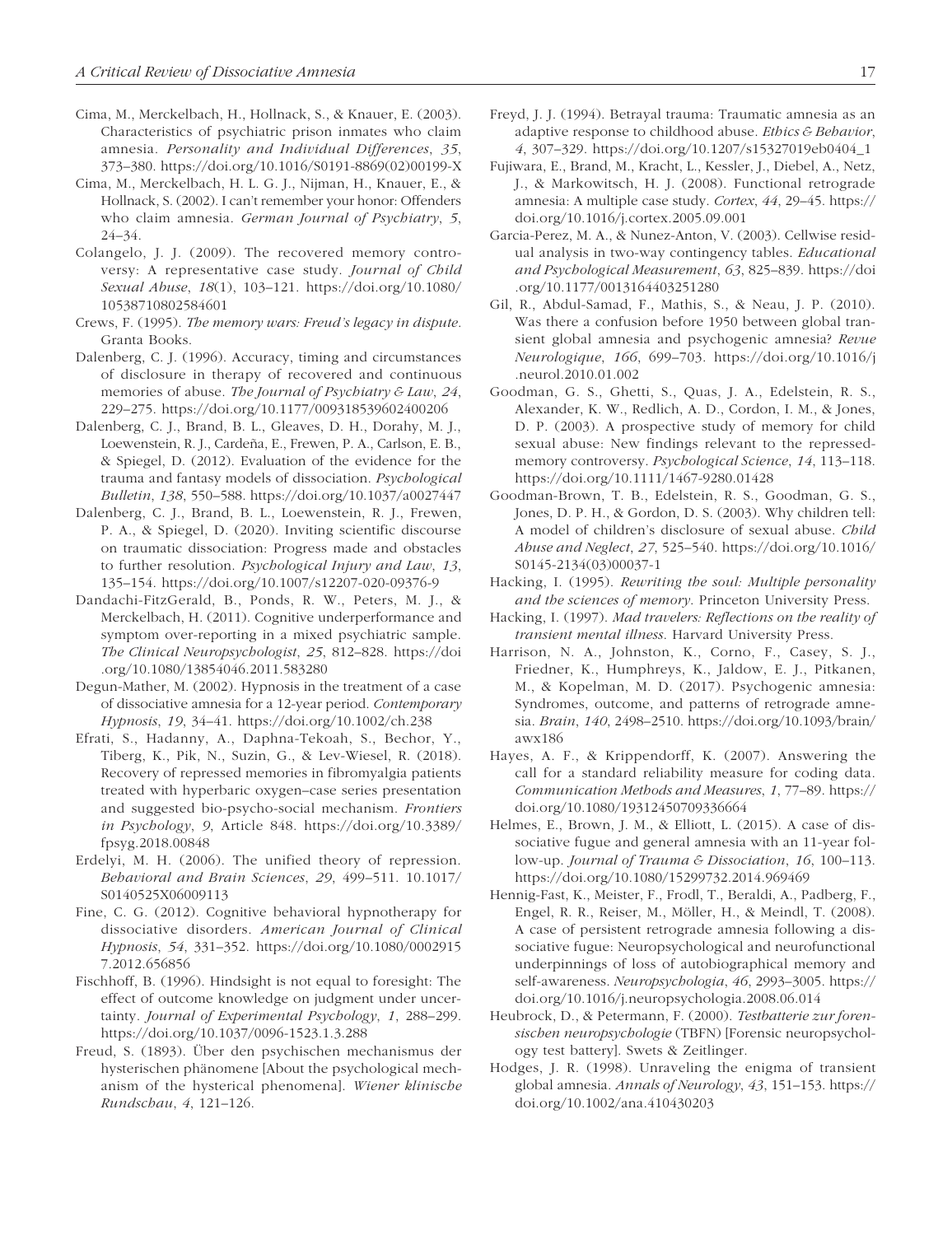- Holmes, D. S. (1990). The evidence for repression: An examination of sixty years of research. In J. Singer (Ed.), *Repression and dissociation: Implications for personality, theory, psychopathology and health* (pp. 85–102). University of Chicago Press.
- Holmes, D. S. (1994). Is there evidence of repression? Doubtful. *Harvard Mental Health Letter*, *10*, 4–6.
- Holmes, E. A., Brown, R. J., Mansell, W., Fearon, R. P., Hunter, E. C., Frasquilho, F., & Oakley, D. A. (2005). Are there two qualitatively distinct forms of dissociation? A review and some clinical implications. *Clinical Psychology Review*, *25*, 1–23. [https://doi.org/10.1016/j](https://doi.org/10.1016/j.cpr.2004.08.006) [.cpr.2004.08.006](https://doi.org/10.1016/j.cpr.2004.08.006)
- Hornstein, G. A. (1992). The return of the repressed: Psychology's problematic relations with psychoanalysis, 1909-1960. *American Psychologist*, *47*, 254–263. [https://](https://doi.org/10.1037/0003-066X.47.2.254) [doi.org/10.1037/0003-066X.47.2.254](https://doi.org/10.1037/0003-066X.47.2.254)
- Houben, S. T. L., Otgaar, H., Roelofs, J., & Merckelbach, H. (2018). Lateral eye movements increase false memory rates. *Clinical Psychological Science*, *6*, 610–616. [https://](https://doi.org/10.1177/2167702618757658) [doi.org/10.1177/2167702618757658](https://doi.org/10.1177/2167702618757658)
- Houben, S. T. L., Otgaar, H., Roelofs, J., Smeets, T., & Merckelbach, H. (2020). Increases of correct memories and spontaneous false memories due to eye movements when memories are retrieved after a time delay. *Behaviour Research and Therapy*, *125*, Article 103546. <https://doi.org/10.1016/j.brat.2019.103546>
- Hulbert, J. C., Henson, R. N., & Anderson, M. C. (2016). Inducing amnesia through systemic suppression. *Nature Communications*, *7*, Article 11003. [https://doi.org/10](https://doi.org/10.1038/ncomms11003) [.1038/ncomms11003](https://doi.org/10.1038/ncomms11003)
- Huntjens, R. J., Verschuere, B., & McNally, R. J. (2012). Interidentity autobiographical amnesia in patients with dissociative identity disorder. *PLOS ONE*, *7*, Article e40580. <https://doi.org/10.1371/journal.pone.0040580>
- Iglesias, A., & Iglesias, A. (2009). Diagnosis and hypnotic treatment of an unusual case of hysterical amnesia. *American Journal of Clinical Hypnosis*, *52*, 123–131. [https://doi.org/](https://doi.org/10.1080/00029157.2009.10401703) [10.1080/00029157.2009.10401703](https://doi.org/10.1080/00029157.2009.10401703)
- Janet, P. (1907). *The major symptoms of hysteria: Fifteen lectures given in the medical school of Harvard University*. Macmillan.
- Jelicic, M. (2018). Testing claims of crime-related amnesia. *Frontiers in Psychiatry*, *9*, Article 617. [https://doi](https://doi.org/10.3389/fpsyt.2018.00617) [.org/10.3389/fpsyt.2018.00617](https://doi.org/10.3389/fpsyt.2018.00617)
- Jelicic, M., & Merckelbach, H. (2007). Evaluating the authenticity of crime-related amnesia. In S. Å. Christianson (Ed.), *Offenders' memories of violent crimes* (pp. 215–233). John Wiley & Sons.<https://doi.org/10.1002/9780470713082.ch9>
- Jenkins, K. G., Kapur, N., & Kopelman, M. D. (2009). Retrograde amnesia and malingering. *Current Opinion in Neurology*, *22*, 601–605. [https://doi.org/10.1097/WCO](https://doi.org/10.1097/WCO.0b013e32833299bb) [.0b013e32833299bb](https://doi.org/10.1097/WCO.0b013e32833299bb)
- Jørgensen, U., & Schmidt-Olsen, S. (1986). The epidemiology of ice hockey injuries. *British Journal of Sports Medicine*, *20*, 7–9. <https://doi.org/10.1136/bjsm.20.1.7>
- Kopelman, M. D. (2000). Focal retrograde amnesia and the attribution of causality: An exceptionally critical view.

*Cognitive Neuropsychology*, *17*, 585–621. [https://doi](https://doi.org/10.1080/026432900750002172) [.org/10.1080/026432900750002172](https://doi.org/10.1080/026432900750002172)

- Kritchevsky, M., Chang, J., & Squire, L. R. (2004). Functional amnesia: Clinical description and neuropsychological profile of 10 cases. *Learning & Memory*, *11*, 213–226. [https://](https://doi.org/10.1101/lm.71404) [doi.org/10.1101/lm.71404](https://doi.org/10.1101/lm.71404)
- Kumar, S., Rao, S. L., Sunny, B., & Gangadhar, B. N. (2007). Widespread cognitive impairment in psychogenic anterograde amnesia. *Psychiatry and Clinical Neurosciences*, *61*(6), 583–586. [https://doi.org/10.1111/j.1440-1819.2007](https://doi.org/10.1111/j.1440-1819.2007.01735.x) [.01735.x](https://doi.org/10.1111/j.1440-1819.2007.01735.x)
- Lee, S. S., Park, S., & Park, S. S. (2011). Use of lorazepam in drug-assisted interviews: Two cases of dissociative amnesia. *Psychiatry Investigation*, *8*, 377–380. [https://](https://doi.org/10.4306/pi.2011.8.4.377) [doi.org/10.4306/pi.2011.8.4.377](https://doi.org/10.4306/pi.2011.8.4.377)
- Lewis, S. L. (1998). Aetiology of transient global amnesia. *The Lancet*, *352*, 397–399. [https://doi.org/10.1016/S0140-](https://doi.org/10.1016/S0140-6736(98)01442-1) [6736\(98\)01442-1](https://doi.org/10.1016/S0140-6736(98)01442-1)
- Lezak, M. D., Howieson, D. B., Bigler, E. D., & Tranel, D. (2012). *Neuropsychological assessment* (5th ed). Oxford University Press.
- Lilienfeld, S. O. (2007). Psychological treatments that cause harm. *Perspectives on Psychological Science*, *2*, 53–70. <https://doi.org/10.1111/j.1745-6916.2007.00029.x>
- Lilienfeld, S. O., Lynn, S. J., Kirsch, I., Chaves, J. F., Sarbin, T. R., Ganaway, G. K., & Powell, R. A. (1999). Dissociative identity disorder and the sociocognitive model: Recalling the lessons of the past. *Psychological Bulletin*, *125*, 507– 523.<https://doi.org/10.1037/0033-2909.125.5.507>
- Lilienfeld, S. O., Sauvigné, K. C., Lynn, S. J., Cautin, R. L., Latzman, R. D., & Waldman, I. D. (2015). Fifty psychological and psychiatric terms to avoid: A list of inaccurate, misleading, misused, ambiguous, and logically confused words and phrases. *Frontiers in Psychology*, *6*, Article 1100. <https://doi.org/10.3389/fpsyg.2015.01100>
- Loftus, E. F., & Burns, T. E. (1982). Mental shock can produce retrograde amnesia. *Memory & Cognition*, *10*, 318–323. <https://doi.org/10.3758/BF03202423>
- Loftus, E. F., & Guyer, M. (2002). Who abused Jane Doe? The hazards of the single case history. *Skeptical Inquirer*, *26*, 24–32.
- Lucchelli, F., Muggia, S., & Spinnler, H. (1995). The 'Petit Madelaines' phenomenon in two amnesic patients. Sudden recovery of forgotten memories. *Brain*, *118*, 167–183. <https://doi.org/10.1093/brain/118.1.167>
- Lucchelli, F., Muggia, S., & Spinnler, H. (1998). The syndrome of pure retrograde amnesia. *Cognitive Neuropsychiatry*, *3*, 91–117.<https://doi.org/10.1080/135468098396189>
- Lucchelli, F., & Spinnler, H. (2002). The "psychogenic" versus "organic" conundrum of pure retrograde amnesia: Is it still worth pursuing? *Cortex*, *38*, 665–669. [https://doi](https://doi.org/10.1016/s0010-9452(08)70033-9) [.org/10.1016/s0010-9452\(08\)70033-9](https://doi.org/10.1016/s0010-9452(08)70033-9)
- Lynn, S. J., Lilienfeld, S. O., Merckelbach, H., Giesbrecht, T., McNally, R. J., Loftus, E. F., Bruck, M., Garry, M., & Malaktaris, A. (2014). The trauma model of dissociation: Inconvenient truths and stubborn fictions. Comment on Dalenberg et al. (2012). *Psychological Bulletin*, *140*, 896–910. <https://doi.org/10.1037/a0035570>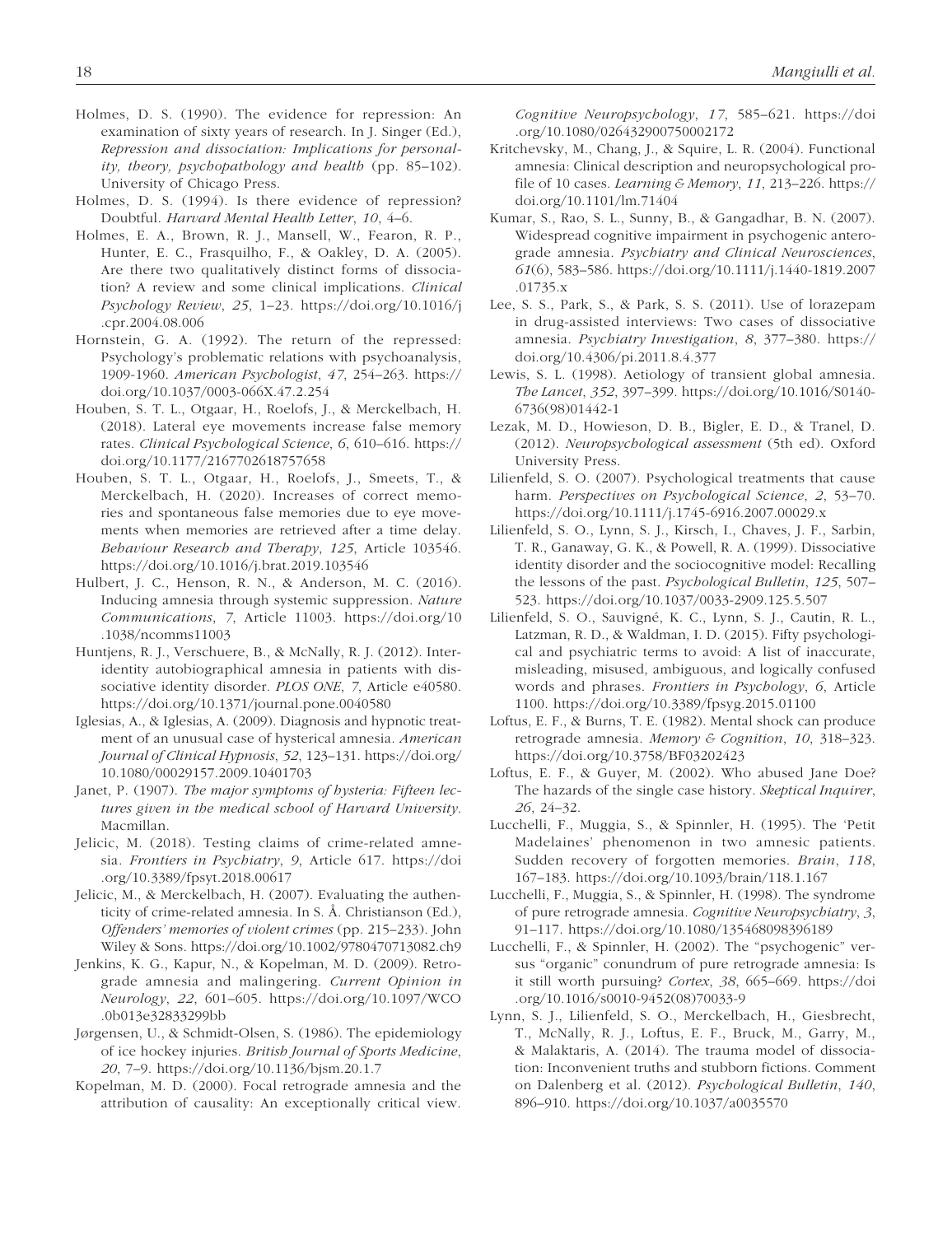- Lynn, S. J., Lock, T., Loftus, E. F., Krackow, E., & Lilienfeld, S. O. (2003). The remembrance of things past: Problematic memory recovery techniques in psychotherapy. In S. O. Lilienfeld, S. J. Lynn, & J. M. Lohr (Eds.), *Science and pseudoscience in clinical psychology* (pp. 205–239). The Guilford Press.
- Maldonado, J. R., & Spiegel, D. (2008). Dissociative disorders. In R. E. Hales, S. C. Yudofsky, & G. O. Gabbard (Eds.), *The American psychiatric publishing textbook of psychiatry* (5th ed., pp. 665–710). American Psychiatric Publishing.
- Mangiulli, I., van Oorsouw, K., Curci, A., Merckelbach, H., & Jelicic, M. (2018). Feigning amnesia moderately impairs memory for a mock crime video. *Frontiers in Psychology*, *9*, Article 625. <https://doi.org/10.3389/fpsyg.2018.00625>
- Manzanero, A. L., & Palomo, R. (2020). Dissociative amnesia beyond the evidence about the functioning of memory. *Anuario de Psicologia Juridica*, *30*, 43–46. [https://doi](https://doi.org/10.5093/apj2019a14) [.org/10.5093/apj2019a14](https://doi.org/10.5093/apj2019a14)
- Marcopulos, B. A., Hedjar, L., & Arredondo, B. C. (2016). Dissociative amnesia or malingered amnesia? A case report. *Journal of Forensic Psychology Practice*, *16*, 106– 117.
- Markowitsch, H. J., & Staniloiu, A. (2013). The impairment of recollection in functional amnesic states. *Cortex*, *49*, 1494–1510. <https://doi.org/10.1016/j.cortex.2012.05.020>
- Marsh, R. J., Dorahy, M. J., Butler, C., Middleton, W., de Jong, P. J., Kemp, S., & Huntjens, R. (2021). Inter-identity amnesia for neutral episodic self-referential and autobiographical memory in Dissociative Identity Disorder: An assessment of recall and recognition. *PLOS ONE*, *16*, Article e0245849. [https://doi.org/10.1371/journal](https://doi.org/10.1371/journal.pone.0245849) [.pone.0245849](https://doi.org/10.1371/journal.pone.0245849)
- Mazzoni, G., Heap, M., & Scoboria, A. (2010). Hypnosis and memory: Theory, laboratory research, and applications. In S. J. Lynn, J. W. Rhue, & I. Kirsch (Eds.), *Handbook of clinical hypnosis* (2nd ed., pp. 709–741). American Psychological Association.
- McCarter, R. J., Walton, N. H., Brooks, D. N., & Powell, G. E. (2009). Effort testing in contemporary UK neuropsychological practice. *The Clinical Neuropsychologist*, *23*, 1050–1066. <https://doi.org/10.1080/13854040802665790>
- McGaugh, J. L. (2006). *Memory and emotions: Making lasting memories*. Columbia University Press.
- McHugh, P. R., & Treisman, G. (2007). PTSD: A problematic diagnostic category. *Journal of Anxiety Disorders*, *21*, 211–222. <https://doi.org/10.1016/j.janxdis.2006.09.003>
- McKay, G. C., & Kopelman, M. D. (2009). Psychogenic amnesia: When memory complaints are medically unexplained. *Advances in Psychiatric Treatment*, *15*, 152–158. [https://](https://doi.org/10.1192/apt.bp.105.001586) [doi.org/10.1192/apt.bp.105.001586](https://doi.org/10.1192/apt.bp.105.001586)
- McNally, R. J. (2003). *Remembering trauma*. Belknap Press.
- McNally, R. J. (2004). Is traumatic amnesia nothing but psychiatric folklore? *Cognitive Behaviour Therapy*, *33*, 97–101. <https://doi.org/10.1080/16506070410021683>
- McNally, R. J. (2005). Debunking myths about trauma and memory. *The Canadian Journal of Psychiatry*, *50*, 817– 822. <https://doi.org/10.1177/070674370505001302>
- McNally, R. J. (2007). Dispelling confusion about traumatic dissociative amnesia. *Mayo Clinic Proceedings*, *82*, 1083– 1090. <https://doi.org/10.4065/82.9.1083>
- Merckelbach, H., Dekkers, T., Wessel, I., & Roefs, A. (2003). Amnesia, flashbacks, nightmares, and dissociation in aging concentration camp survivors. *Behaviour Research and Therapy*, *41*, 351–360. [https://doi.org/10.1016/S0005-](https://doi.org/10.1016/S0005-7967(02)00019-0) [7967\(02\)00019-0](https://doi.org/10.1016/S0005-7967(02)00019-0)
- Merckelbach, H., & Patihis, L. (2018). Why "trauma-related dissociation" is a misnomer in courts: A critical analysis of Brand et al. (2017a, b). *Psychological Injury and Law*, *11*, 370–376. <https://doi.org/10.1007/s12207-018-9328-8>
- Merckelbach, H., Smeets, T., Geraerts, E., Jelicic, M., Bouwen, A., & Smeets, E. (2006). I haven't thought about this for years! Dating recent recalls of vivid memories. *Applied Cognitive Psychology*, *20*, 33–42. [https://doi.org/10.1002/](https://doi.org/10.1002/acp.1153) [acp.1153](https://doi.org/10.1002/acp.1153)
- Merckelbach, H., Smeets, T., & Jelicic, M. (2009). Experimental simulation: Type of malingering scenario makes a difference. *The Journal of Forensic Psychiatry & Psychology*, *20*, 378–386.<https://doi.org/10.1080/14789940802456686>
- Merckelbach, H., Wiers, R., Horselenberg, R., & Wessel, I. (2001). Effects of retrieving childhood events on metamemory judgments depend on the questions you ask. *British Journal of Clinical Psychology*, *40*, 215–220. <https://doi.org/10.1348/014466501163553>
- Merten, T., & Merckelbach, H. (2013). Symptom validity testing in somatoform and dissociative disorders: A critical review. *Psychological Injury and Law*, *6*, 122–137. [https://](https://doi.org/10.1007/s12207-013-9155-x) [doi.org/10.1007/s12207-013-9155-x](https://doi.org/10.1007/s12207-013-9155-x)
- Merten, T., & Merckelbach, H. (2020). Factitious disorder and malingering. In J. R. Geddes, N. C. Andreasen, & G. M. Goodwin (Eds.), *New Oxford textbook of psychiatry* (pp. 1342–1349). Oxford University Press.
- Milchman, M. S. (2008). Does psychotherapy recover or invent child sexual abuse memories? *A Case History, Journal of Child Sexual Abuse*, *17*, 20–37. [https://doi](https://doi.org/10.1080/10538710701884375) [.org/10.1080/10538710701884375](https://doi.org/10.1080/10538710701884375)
- Mittenberg, W., Patton, C., Canyock, E. M., & Condit, D. C. (2002). Base rates of malingering and symptom exaggeration. *Journal of Clinical and Experimental Neuropsychology*, *24*, 1094–1102. [https://doi.org/10.1076/](https://doi.org/10.1076/jcen.24.8.1094.8379) [jcen.24.8.1094.8379](https://doi.org/10.1076/jcen.24.8.1094.8379)
- Mizutani, K., Nishimura, K., Ichihara, A., & Ishigooka, J. (2014). Dissociative disorder due to Graves' hyperthyroidism: A case report. *General Hospital Psychiatry*, *36*, 450.e1–450.e2. [https://doi.org/10.1016/j.genhosp](https://doi.org/10.1016/j.genhosppsych.2014.03.010) [psych.2014.03.010](https://doi.org/10.1016/j.genhosppsych.2014.03.010)
- Morey, L. C., & Lowmaster, S. E. (2010). Personality assessment inventory. In I. B. Weiner & W. E. Craighead (Eds.), *The Corsini encyclopedia of psychology* (4th ed., pp. 1200– 1203). John Wiley. [https://doi.org/10.1002/9780470479216.](https://doi.org/10.1002/9780470479216.corpsy0663) [corpsy0663](https://doi.org/10.1002/9780470479216.corpsy0663)
- O'Neill of Tyrone, A., & Fernandez, J. M. (2000). Dissociative disorder associated with a colloid cyst of the third ventricle: Organic or psychogenic amnesia? *Psychotherapy and Psychosomatics*, *69*, 108–109. [https://doi.org/10](https://doi.org/10.1159/000012374) [.1159/000012374](https://doi.org/10.1159/000012374)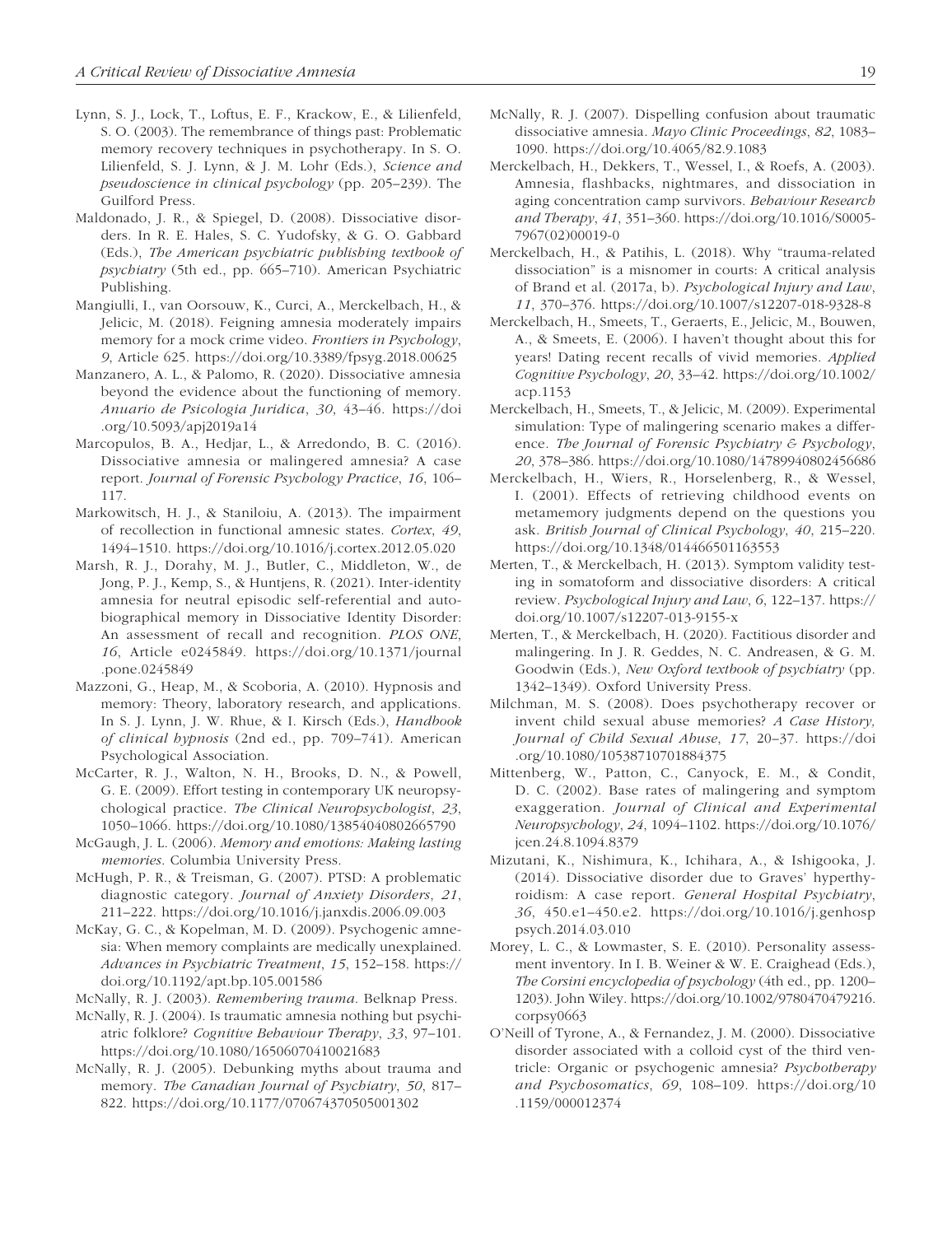- Otgaar, H., Howe, M. L., & Patihis, L. (2021). What science tells us about false and repressed memories. *Memory*. Advance online publication. [https://doi.org/10.1080/09](https://doi.org/10.1080/09658211.2020.1870699) [658211.2020.1870699](https://doi.org/10.1080/09658211.2020.1870699)
- Otgaar, H., Howe, M. L., Patihis, L., Merckelbach, H., Lynn, S. J., Lilienfeld, S. O., & Loftus, E. F. (2019). The return of the repressed: The persistent and problematic claims of longforgotten trauma. *Perspectives on Psychological Science*, *14*, 1072–1095.<https://doi.org/10.1177/1745691619862306>

Parkin, A. J. (1997). *Memory and amnesia* (2nd ed.). Blackwell.

- Parks, T. E. (1999). On one aspect of the evidence for recovered memories. *American Journal of Psychology*, *112*, 365–370. <https://doi.org/10.2307/1423636>
- Patihis, L., Otgaar, H., & Merckelbach, H. (2019). Expert witnesses, dissociative amnesia, and extraordinary remembering: Response to Brand et al. *Psychological Injury and Law*, *12*, 281–285. [https://doi.org/10.1007/s12207-](https://doi.org/10.1007/s12207-019-09348-8) [019-09348-8](https://doi.org/10.1007/s12207-019-09348-8)
- Patihis, L., & Pendergrast, M. H. (2019). Reports of recovered memories of abuse in therapy in a large age-representative US national sample: Therapy type and decade comparisons. *Clinical Psychological Science*, *7*, 3–21. [https://doi](https://doi.org/10.1177/2167702618773315) [.org/10.1177/2167702618773315](https://doi.org/10.1177/2167702618773315)
- Peters, M. J., van Oorsouw, K. I., Jelicic, M., & Merckelbach, H. (2013). Let's use those tests! Evaluations of crimerelated amnesia claims. *Memory*, *21*, 599–607. [https://](https://doi.org/10.1080/09658211.2013.771672) [doi.org/10.1080/09658211.2013.771672](https://doi.org/10.1080/09658211.2013.771672)
- Pope, H. G., Barry, S., Bodkin, A., & Hudson, J. I. (2006). Tracking scientific interest in the dissociative disorders: A study of scientific publication output 1984–2003. *Psychotherapy and Psychosomatics*, *75*, 19–24. [https://](https://doi.org/10.1159/000089223) [doi.org/10.1159/000089223](https://doi.org/10.1159/000089223)
- Pope, H. G., & Hudson, J. I. (1995). Can memories of childhood sexual abuse be repressed? *Psychological Medicine*, *25*, 121–126. [https://doi.org/10.1017/S0033](https://doi.org/10.1017/S0033291700028142) [291700028142](https://doi.org/10.1017/S0033291700028142)
- Pope, H. G., Poliakoff, M. B., Parker, M. P., Boynes, M., & Hudson, J. I. (2007). Is dissociative amnesia a culturebound syndrome? Findings from a survey of historical literature. *Psychological Medicine*, *37*, 225–233. [https://](https://doi.org/10.1017/S0033291706009500) [doi.org/10.1017/S0033291706009500](https://doi.org/10.1017/S0033291706009500)
- Pyszora, N. M., Barker, A. F., & Kopelman, M. D. (2003). Amnesia for criminal offences: A study of life sentence prisoners. *The Journal of Forensic Psychiatry*, *14*, 475–490. <https://doi.org/10.1080/14789940310001599785>
- Read, J. D., & Lindsay, D. S. (2000). "Amnesia" for summer camps and high school graduation: Memory work increases reports of prior periods of remembering less. *Journal of Traumatic Stress*, *13*, 129–147. [https://doi](https://doi.org/10.1023/A:1007781100204) [.org/10.1023/A:1007781100204](https://doi.org/10.1023/A:1007781100204)
- Reinhold, N., & Markowitsch, H. J. (2007). Emotion and consciousness in adolescent psychogenic amnesia. *Journal of Neuropsychology*, *1*, 53–64. [https://doi.org/](https://doi.org/10.1348/174866407X180819) [10.1348/174866407X180819](https://doi.org/10.1348/174866407X180819)
- Reinhold, N., & Markowitsch, H. J. (2009). Retrograde episodic memory and emotion: A perspective from patients with dissociative amnesia. *Neuropsychologia*, *47*, 2197–2206. <https://doi.org/10.1016/j.neuropsychologia.2009.01.037>
- Rivard, J. M., Dietz, P., Martell, D., & Widawski, M. (2002). Acute dissociative responses in law enforcement officers involved in critical shooting incidents: The clinical and forensic implications. *Journal of Forensic Science*, *47*(5). <https://doi.org/10.1520/JFS15504J>
- Rogers, R., & Bender, S. D. (2018). *Clinical assessment of malingering and deception* (4th ed.). The Guilford Press.
- Rosen, G. M. (2004). Traumatic events, criterion creep, and the creation of pretraumatic stress disorder. *Scientific Review of Mental Health Practice*, *3*, 39–42.
- Rosen, G. M., & Lilienfeld, S. O. (2008). Posttraumatic stress disorder: An empirical evaluation of core assumptions. *Clinical Psychology Review*, *28*, 837–868. [https://doi](https://doi.org/10.1016/j.cpr.2007.12.002) [.org/10.1016/j.cpr.2007.12.002](https://doi.org/10.1016/j.cpr.2007.12.002)
- Ross, C. A., Duffy, C. M., & Ellason, J. W. (2002). Prevalence, reliability and validity of dissociative disorders in an inpatient setting. *Journal of Trauma & Dissociation*, *3*, 7–17. [https://doi.org/10.1300/J229v03n01\\_02](https://doi.org/10.1300/J229v03n01_02)
- Şar, V., Akyüz, G., & Doğan, O. (2007). Prevalence of dissociative disorders among women in the general population. *Psychiatry Research*, *149*, 169–176. [https://doi](https://doi.org/10.1016/j.psychres.2006.01.005) [.org/10.1016/j.psychres.2006.01.005](https://doi.org/10.1016/j.psychres.2006.01.005)
- Schacter, D. L., Wang, P. L., Tulving, E., & Freedman, M. (1982). Functional retrograde amnesia: A quantitative case study. *Neuropsychologia*, *20*, 523–532. [https://doi](https://doi.org/10.1016/0028-3932(82)90026-4) [.org/10.1016/0028-3932\(82\)90026-4](https://doi.org/10.1016/0028-3932(82)90026-4)
- Schmand, B., & Lindeboom, J. (2005). *Amsterdamer Kurzzeitgedächtnistest* [Amsterdam short term memory test]. PITS B.V.
- Seo, Y., Shin, M. H., Kim, S. G., & Kim, J. H. (2013). Effectiveness of lorazepam-assisted interviews in an adolescent with dissociative amnesia: A case report. *Neural Regeneration Research*, *8*, 186–190.
- Shultz, M. (2007). Comparing test searches in PubMed and Google Scholar. *Journal of the Medical Library Association*, *95*(4), 442–445. [https://doi.org/10.3163/1536-](https://doi.org/10.3163/1536-5050.95.4.442) [5050.95.4.442](https://doi.org/10.3163/1536-5050.95.4.442)
- Smith, G. P., & Burger, G. K. (1997). Detection of malingering: Validation of the Structured Inventory of Malingered Symptomatology (SIMS). *Journal of the American Academy on Psychiatry and Law*, *25*, 180–183. [https://](https://doi.org/10.1037/t04573-000) [doi.org/10.1037/t04573-000](https://doi.org/10.1037/t04573-000)
- Spiegel, D., Loewenstein, R. J., Lewis-Fernández, R., Sar, V., Simeon, D., Vermetten, E., Cardeña, E., & Dell, P. F. (2011). Dissociative disorders in DSM-5. *Depression and Anxiety*, *28*, 824–852. <https://doi.org/10.1002/da.20874>
- Staniloiu, A., Kordon, A., & Markowitsch, H. J. (2020). Stress-and trauma-related blockade of episodic-autobiographical memory processing. *Neuropsychologia*, *139*, Article 107364. [https://doi.org/10.1016/j.neuropsycholo](https://doi.org/10.1016/j.neuropsychologia.2020.107364) [gia.2020.107364](https://doi.org/10.1016/j.neuropsychologia.2020.107364)
- Staniloiu, A., & Markowitsch, H. J. (2012). Towards solving the riddle of forgetting in functional amnesia: Recent advances and current opinions. *Frontiers in Psychology*, *3*, Article 403. <https://doi.org/10.3389/fpsyg.2012.00403>
- Staniloiu, A., & Markowitsch, H. J. (2014). Dissociative amnesia. *The Lancet Psychiatry*, *1*, 226–241. [https://doi](https://doi.org/10.1016/S2215-0366(14)70279-2) [.org/10.1016/S2215-0366\(14\)70279-2](https://doi.org/10.1016/S2215-0366(14)70279-2)